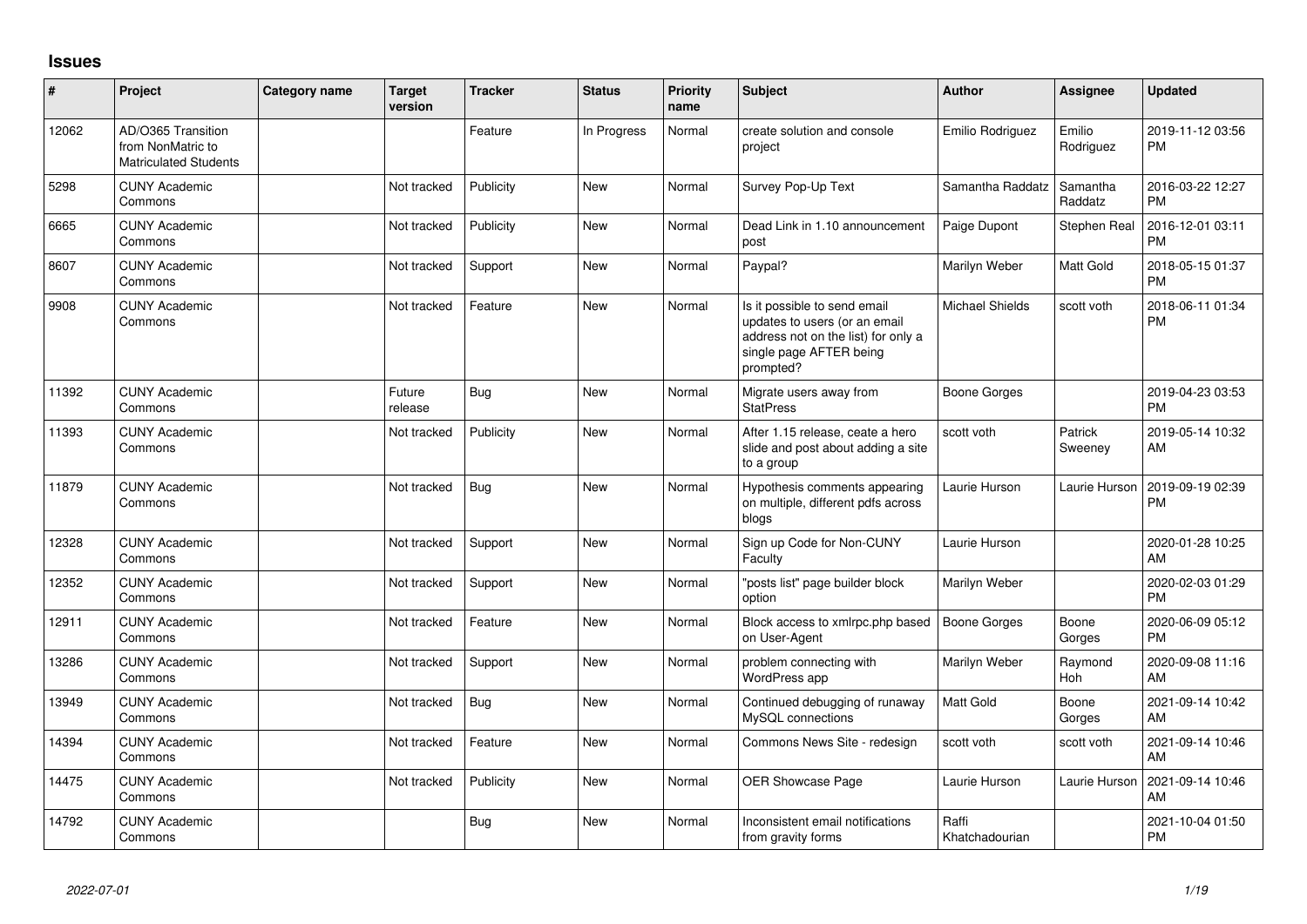| #     | Project                         | <b>Category name</b> | <b>Target</b><br>version | <b>Tracker</b> | <b>Status</b> | <b>Priority</b><br>name | <b>Subject</b>                                                                             | <b>Author</b>           | Assignee            | <b>Updated</b>                |
|-------|---------------------------------|----------------------|--------------------------|----------------|---------------|-------------------------|--------------------------------------------------------------------------------------------|-------------------------|---------------------|-------------------------------|
| 14936 | <b>CUNY Academic</b><br>Commons |                      |                          | <b>Bug</b>     | <b>New</b>    | Normal                  | Commons websites blocked by<br>SPS campus network                                          | Laurie Hurson           |                     | 2021-11-03 03:57<br><b>PM</b> |
| 14940 | <b>CUNY Academic</b><br>Commons |                      |                          | <b>Bug</b>     | <b>New</b>    | Normal                  | Discrepancy between Commons<br>profile "sites" and actual # of sites                       | Laurie Hurson           |                     | 2021-11-08 11:09<br>AM        |
| 15045 | <b>CUNY Academic</b><br>Commons |                      |                          | Support        | <b>New</b>    | Normal                  | no result for KCeL in the search<br>box on the commons                                     | Marilyn Weber           |                     | 2021-12-10 11:29<br>AM        |
| 15565 | <b>CUNY Academic</b><br>Commons |                      |                          | Support        | <b>New</b>    | Normal                  | Events - send updates to an email<br>listserv                                              | Marilyn Weber           |                     | 2022-03-10 01:06<br><b>PM</b> |
| 15685 | <b>CUNY Academic</b><br>Commons |                      |                          | Support        | <b>New</b>    | High                    | problem with chrome?                                                                       | Marilyn Weber           |                     | 2022-04-25 03:40<br><b>PM</b> |
| 15757 | <b>CUNY Academic</b><br>Commons |                      |                          | <b>Bug</b>     | <b>New</b>    | Normal                  | Members # do not match                                                                     | Laurie Hurson           |                     | 2022-03-30 04:52<br><b>PM</b> |
| 15816 | <b>CUNY Academic</b><br>Commons |                      | Not tracked              | Support        | <b>New</b>    | Normal                  | slow loading at SPS                                                                        | Marilyn Weber           |                     | 2022-04-05 01:26<br><b>PM</b> |
| 15883 | <b>CUNY Academic</b><br>Commons |                      | 2.1.0                    | Feature        | <b>New</b>    | Normal                  | Release BPGES update                                                                       | Boone Gorges            | Boone<br>Gorges     | 2022-05-26 10:39<br>AM        |
| 16294 | <b>CUNY Academic</b><br>Commons |                      |                          | <b>Bug</b>     | <b>New</b>    | Urgent                  | CAC is down                                                                                | Raffi<br>Khatchadourian |                     | 2022-06-27 02:00<br><b>PM</b> |
| 16307 | <b>CUNY Academic</b><br>Commons |                      |                          | Bug            | <b>New</b>    | Normal                  | Add brief messaging to<br>accept/decline group membership<br>requests                      | Matt Gold               | Boone<br>Gorges     | 2022-06-27 06:13<br><b>PM</b> |
| 16318 | <b>CUNY Academic</b><br>Commons |                      |                          | <b>Bug</b>     | <b>New</b>    | Normal                  | Unable to Access block editor or<br>embed YouTube videos in new<br>pages, in one site only | Syelle Graves           |                     | 2022-06-29 02:24<br><b>PM</b> |
| 10839 | <b>CUNY Academic</b><br>Commons | About page           | Not tracked              | Support        | <b>New</b>    | Normal                  | <b>Mission Statement Needs</b><br>Revision                                                 | scott voth              | Matt Gold           | 2018-12-26 10:58<br>AM        |
| 4972  | <b>CUNY Academic</b><br>Commons | Analytics            | Not tracked              | Bug            | <b>New</b>    | Normal                  | <b>Newsletter Analytics</b>                                                                | Stephen Real            | Matt Gold           | 2015-12-09 12:54<br><b>PM</b> |
| 5679  | <b>CUNY Academic</b><br>Commons | Analytics            | Not tracked              | Feature        | <b>New</b>    | Normal                  | Logged In Users for GA                                                                     | Valerie Townsend        | Valerie<br>Townsend | 2016-06-11 09:49<br>AM        |
| 15210 | <b>CUNY Academic</b><br>Commons | Analytics            | Not tracked              | Design/UX      | New           | Normal                  | Google Analytics improvements                                                              | Colin McDonald          | Boone<br>Gorges     | 2022-05-24 10:47<br>AM        |
| 7022  | <b>CUNY Academic</b><br>Commons | Announcements        | Future<br>release        | Bug            | <b>New</b>    | Normal                  | Sitewide announcements should<br>be displayed on, and dismissable<br>from, mapped domains  | Boone Gorges            | Boone<br>Gorges     | 2018-03-22 10:18<br>AM        |
| 4635  | <b>CUNY Academic</b><br>Commons | Authentication       | Future<br>release        | Feature        | <b>New</b>    | Normal                  | Allow non-WP authentication                                                                | Boone Gorges            | Sonja Leix          | 2019-03-01 02:05<br><b>PM</b> |
| 9720  | <b>CUNY Academic</b><br>Commons | Authentication       | Future<br>release        | Feature        | <b>New</b>    | Normal                  | The Commons should be an<br>oAuth provider                                                 | Boone Gorges            |                     | 2019-03-01 02:04<br><b>PM</b> |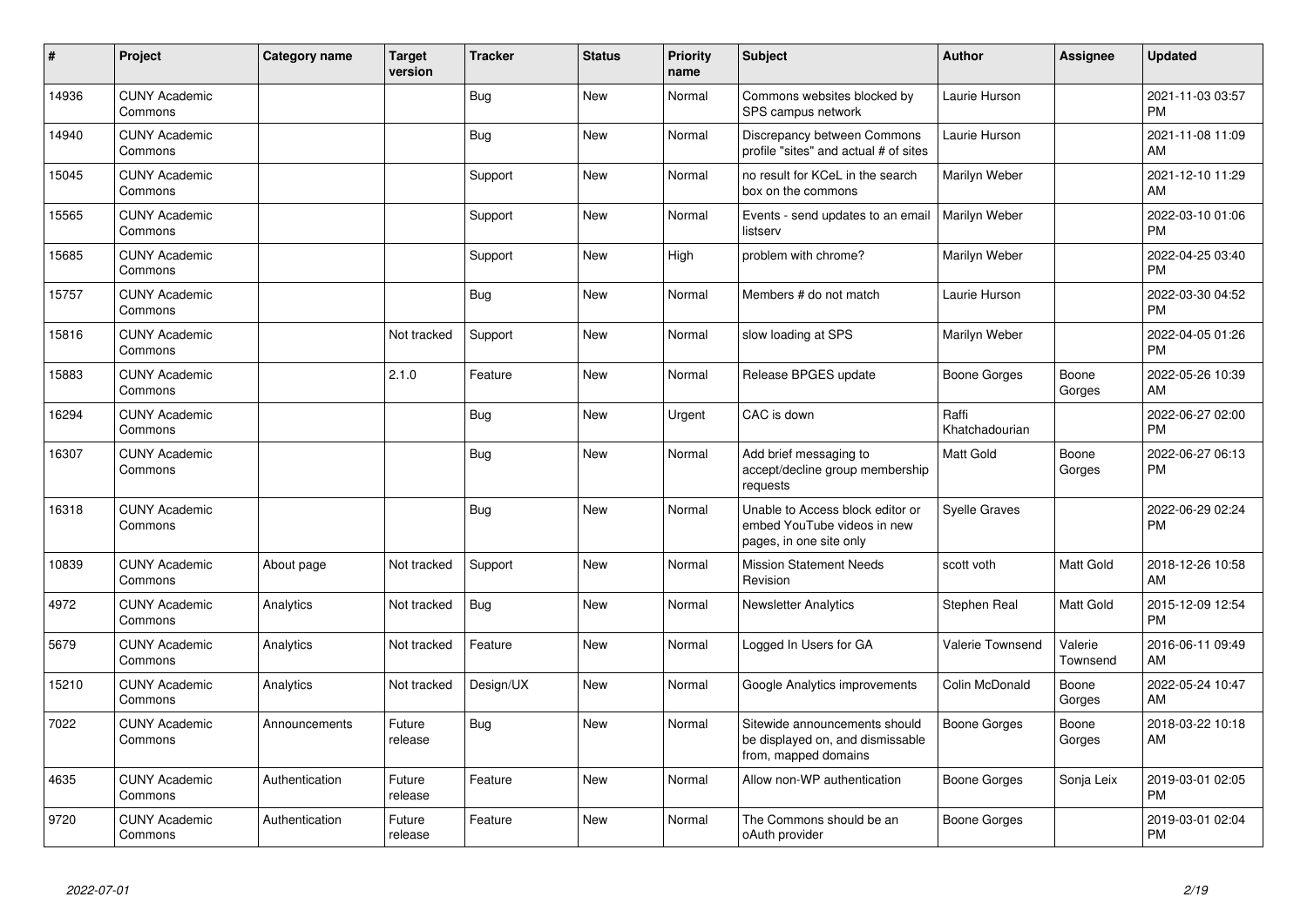| #     | Project                         | <b>Category name</b>       | Target<br>version | <b>Tracker</b> | <b>Status</b> | Priority<br>name | <b>Subject</b>                                                        | <b>Author</b>           | <b>Assignee</b>     | <b>Updated</b>                |
|-------|---------------------------------|----------------------------|-------------------|----------------|---------------|------------------|-----------------------------------------------------------------------|-------------------------|---------------------|-------------------------------|
| 6078  | <b>CUNY Academic</b><br>Commons | <b>Blogs (BuddyPress)</b>  | Future<br>release | Feature        | <b>New</b>    | Normal           | <b>Explore Adding Network Blog</b><br>Metadata Plugin                 | Luke Waltzer            | Luke Waltzer        | 2016-10-11 10:29<br><b>PM</b> |
| 8835  | <b>CUNY Academic</b><br>Commons | <b>Blogs (BuddyPress)</b>  | Future<br>release | Feature        | <b>New</b>    | Normal           | Extend cuny. is shortlinks to sites                                   | Luke Waltzer            | Boone<br>Gorges     | 2022-04-26 11:59<br>AM        |
| 7624  | <b>CUNY Academic</b><br>Commons | BuddyPress (misc)          | Future<br>release | Design/UX      | <b>New</b>    | Normal           | <b>BP Notifications</b>                                               | Luke Waltzer            | Paige Dupont        | 2017-02-08 10:43<br><b>PM</b> |
| 11243 | <b>CUNY Academic</b><br>Commons | BuddyPress (misc)          | Future<br>release | Bug            | <b>New</b>    | Normal           | Audit bp-custom.php                                                   | Raymond Hoh             | Raymond<br>Hoh      | 2022-04-26 11:59<br>AM        |
| 4226  | <b>CUNY Academic</b><br>Commons | <b>BuddyPress Docs</b>     | Future<br>release | Design/UX      | <b>New</b>    | Normal           | Add option to connect a Doc with<br>a Group                           | Samantha Raddatz        | Samantha<br>Raddatz | 2015-09-09 04:08<br><b>PM</b> |
| 6389  | <b>CUNY Academic</b><br>Commons | <b>BuddyPress Docs</b>     | Future<br>release | Feature        | <b>New</b>    | Low              | Make Discussion Area Visible<br>When Editing a Doc                    | Luke Waltzer            | Boone<br>Gorges     | 2016-10-21 04:16<br><b>PM</b> |
| 13466 | <b>CUNY Academic</b><br>Commons | Cavalcade                  | Future<br>release | Feature        | <b>New</b>    | Normal           | Automated cleanup for duplicate<br>Cavalcade tasks                    | Boone Gorges            | Boone<br>Gorges     | 2020-10-13 05:24<br><b>PM</b> |
| 10226 | <b>CUNY Academic</b><br>Commons | Courses                    | Future<br>release | Feature        | New           | Normal           | Add "My Courses" to drop down<br>list                                 | scott voth              | Boone<br>Gorges     | 2021-11-19 12:42<br><b>PM</b> |
| 11789 | <b>CUNY Academic</b><br>Commons | Courses                    | Future<br>release | Feature        | New           | Normal           | Ability to remove item from<br>Courses list                           | Laurie Hurson           | Sonja Leix          | 2019-09-24 12:28<br><b>PM</b> |
| 12438 | <b>CUNY Academic</b><br>Commons | Courses                    | Not tracked       | Bug            | <b>New</b>    | Normal           | Site appearing twice                                                  | Laurie Hurson           | Boone<br>Gorges     | 2020-02-18 01:34<br>PM        |
| 9420  | <b>CUNY Academic</b><br>Commons | cuny.is                    | Not tracked       | Feature        | New           | Normal           | Request for http://cuny.is/streams                                    | Raffi<br>Khatchadourian | Marilyn<br>Weber    | 2018-04-02 10:08<br>AM        |
| 10439 | <b>CUNY Academic</b><br>Commons | Design                     | 2.1.0             | Design/UX      | New           | Normal           | Create Style Guide for Commons                                        | Sonja Leix              | Sara Cannon         | 2022-06-28 01:43<br><b>PM</b> |
| 16199 | <b>CUNY Academic</b><br>Commons | <b>Directories</b>         | 2.0.3             | Bug            | New           | Normal           | Removed "Semester" Filter from<br><b>Courses Directory</b>            | Laurie Hurson           | Boone<br>Gorges     | 2022-06-29 11:32<br>AM.       |
| 4225  | <b>CUNY Academic</b><br>Commons | DiRT Integration           | Future<br>release | Design/UX      | New           | Normal           | Add information to DIRT page (in<br>Create a Group)                   | Samantha Raddatz        | Matt Gold           | 2015-06-26 03:14<br><b>PM</b> |
| 14496 | <b>CUNY Academic</b><br>Commons | Domain Mapping             | Future<br>release | Bug            | New           | Normal           | Mapped domain SSO uses<br>third-party cookies                         | Raymond Hoh             | Raymond<br>Hoh      | 2021-05-24 04:03<br><b>PM</b> |
| 1166  | <b>CUNY Academic</b><br>Commons | <b>Email Invitations</b>   | Future<br>release | Feature        | New           | Low              | Better organizational tools for Sent   Boone Gorges<br><b>Invites</b> |                         | Boone<br>Gorges     | 2015-11-09 06:02<br><b>PM</b> |
| 1167  | <b>CUNY Academic</b><br>Commons | <b>Email Invitations</b>   | Future<br>release | Feature        | New           | Low              | Allow email invitations to be resent                                  | Boone Gorges            | Boone<br>Gorges     | 2015-11-12 12:53<br>AM        |
| 5992  | <b>CUNY Academic</b><br>Commons | <b>Email Notifications</b> | Future<br>release | Feature        | New           | Normal           | Changing the From line of<br>autogenerated blog emails                | Marilyn Weber           |                     | 2018-09-27 05:19<br><b>PM</b> |
| 12042 | <b>CUNY Academic</b><br>Commons | <b>Email Notifications</b> | Future<br>release | Feature        | <b>New</b>    | Normal           | Improved error logging for BPGES<br>send queue                        | Boone Gorges            | Boone<br>Gorges     | 2021-11-19 12:25<br>PM        |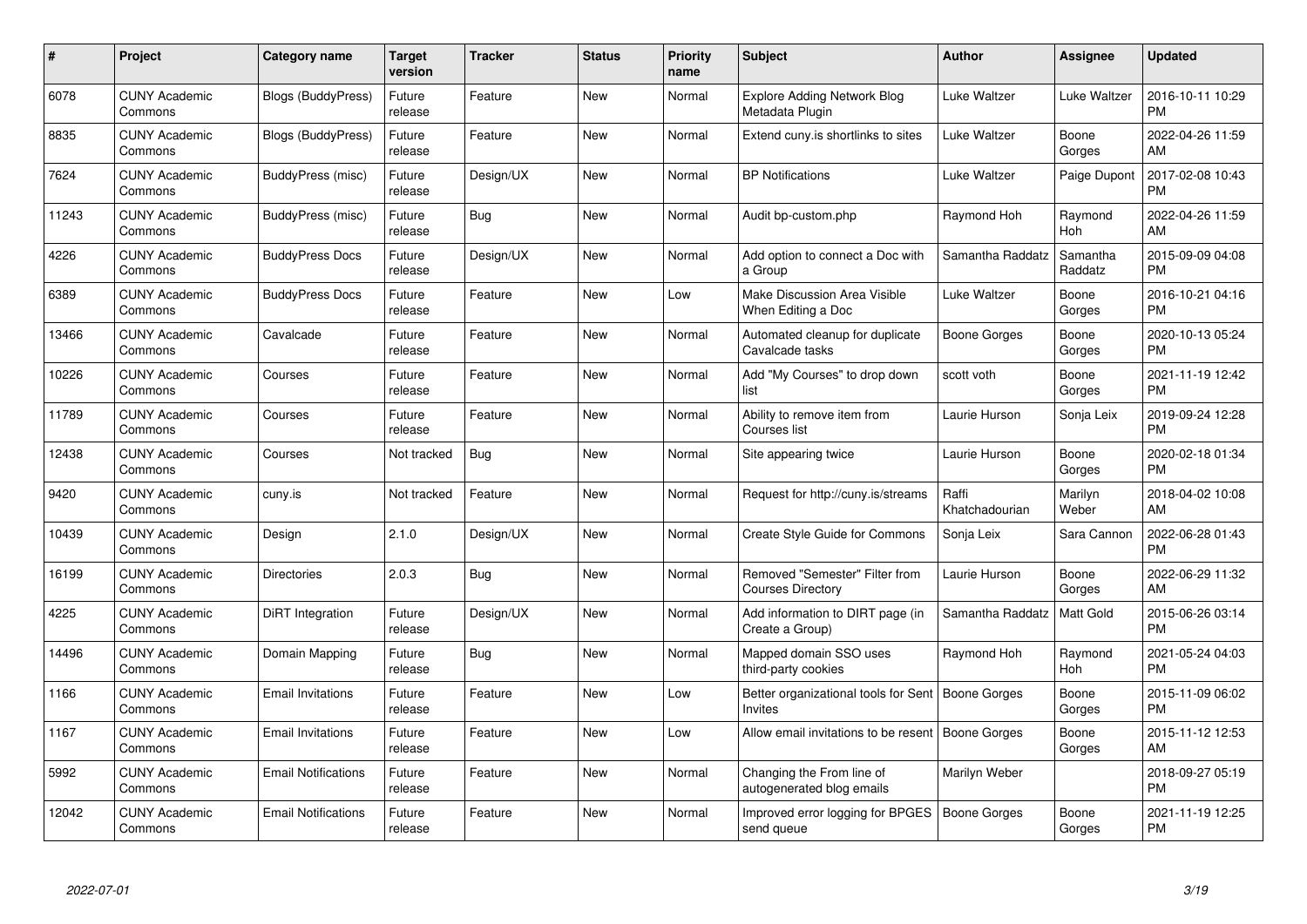| #     | <b>Project</b>                  | Category name               | <b>Target</b><br>version | <b>Tracker</b> | <b>Status</b> | <b>Priority</b><br>name | <b>Subject</b>                                                                             | Author              | <b>Assignee</b>    | <b>Updated</b>                |
|-------|---------------------------------|-----------------------------|--------------------------|----------------|---------------|-------------------------|--------------------------------------------------------------------------------------------|---------------------|--------------------|-------------------------------|
| 4481  | <b>CUNY Academic</b><br>Commons | Events                      | Future<br>release        | Feature        | <b>New</b>    | Normal                  | Group admins/mods should have<br>the ability to unlink an event from<br>the group          | <b>Boone Gorges</b> | Boone<br>Gorges    | 2017-04-24 03:53<br><b>PM</b> |
| 4592  | <b>CUNY Academic</b><br>Commons | Events                      | Future<br>release        | Design/UX      | <b>New</b>    | Normal                  | Event Creation - Venue Dropdown<br>Slow                                                    | Samantha Raddatz    | Boone<br>Gorges    | 2015-09-14 04:56<br><b>PM</b> |
| 6749  | <b>CUNY Academic</b><br>Commons | Events                      | Future<br>release        | <b>Bug</b>     | <b>New</b>    | Low                     | BPEO iCal request can trigger<br>very large number of DB queries                           | Boone Gorges        | Raymond<br>Hoh     | 2016-11-15 10:09<br><b>PM</b> |
| 11531 | <b>CUNY Academic</b><br>Commons | Events                      | Future<br>release        | Feature        | New           | Normal                  | Main Events calendar should<br>include non-public events that<br>user has access to        | scott voth          | Boone<br>Gorges    | 2019-06-11 10:00<br>AM        |
| 3580  | <b>CUNY Academic</b><br>Commons | Group Blogs                 | Future<br>release        | Feature        | <b>New</b>    | Normal                  | Multiple blogs per group                                                                   | Boone Gorges        | Boone<br>Gorges    | 2018-02-20 02:02<br><b>PM</b> |
| 11834 | <b>CUNY Academic</b><br>Commons | <b>Group Files</b>          | Future<br>release        | Feature        | <b>New</b>    | Normal                  | Improved tools for managing<br>group file folders                                          | Boone Gorges        | Sonja Leix         | 2019-09-06 03:55<br><b>PM</b> |
| 12091 | <b>CUNY Academic</b><br>Commons | Group Files                 | Future<br>release        | Feature        | <b>New</b>    | Normal                  | Improved pre-upload file validation<br>for bp-group-documents                              | <b>Boone Gorges</b> | Boone<br>Gorges    | 2019-11-14 01:21<br><b>PM</b> |
| 3059  | <b>CUNY Academic</b><br>Commons | Group Forums                | Future<br>release        | Design/UX      | New           | Normal                  | Forum Post Permissable Content<br><b>Explanatory Text</b>                                  | Chris Stein         | Chris Stein        | 2015-04-02 11:27<br>AM        |
| 7928  | <b>CUNY Academic</b><br>Commons | Group Forums                | Not tracked              | <b>Bug</b>     | <b>New</b>    | Normal                  | Duplicate Forum post                                                                       | Luke Waltzer        | Raymond<br>Hoh     | 2017-04-11 09:27<br><b>PM</b> |
| 13199 | <b>CUNY Academic</b><br>Commons | Group Forums                | Future<br>release        | Feature        | New           | Normal                  | Favoring Groups over bbPress<br>plugin                                                     | Colin McDonald      | Colin<br>McDonald  | 2021-11-19 12:28<br><b>PM</b> |
| 13358 | <b>CUNY Academic</b><br>Commons | Group Forums                | Future<br>release        | Feature        | <b>New</b>    | Normal                  | Improved UI for group forum<br>threading settings                                          | Boone Gorges        | Raymond<br>Hoh     | 2021-11-19 12:27<br><b>PM</b> |
| 13457 | <b>CUNY Academic</b><br>Commons | Group Forums                | 2.0.3                    | Bug            | <b>New</b>    | High                    | Forum post not sending<br>notifications                                                    | Filipa Calado       | Raymond<br>Hoh     | 2022-06-29 11:32<br>AM        |
| 13370 | <b>CUNY Academic</b><br>Commons | Group Library               | Future<br>release        | Feature        | <b>New</b>    | Normal                  | Library bulk deletion and folder<br>editing                                                | Colin McDonald      | Boone<br>Gorges    | 2020-10-13 10:41<br>AM        |
| 13650 | <b>CUNY Academic</b><br>Commons | Group Library               | Future<br>release        | Feature        | <b>New</b>    | Normal                  | Forum Attachments in Group<br>Library                                                      | Laurie Hurson       |                    | 2021-11-19 12:30<br><b>PM</b> |
| 14309 | <b>CUNY Academic</b><br>Commons | Group Library               | Future<br>release        | Feature        | <b>New</b>    | Normal                  | Better handling of<br>bp_group_document file download<br>attempts when file is not present | <b>Boone Gorges</b> | Boone<br>Gorges    | 2021-11-19 12:28<br><b>PM</b> |
| 11883 | <b>CUNY Academic</b><br>Commons | Help/Codex                  | Not tracked              | Support        | <b>New</b>    | Normal                  | Need Embedding Help Page<br>Update (Tableau)                                               | Anthony Wheeler     | scott voth         | 2019-09-24 08:49<br>AM        |
| 12392 | <b>CUNY Academic</b><br>Commons | Help/Codex                  | Not tracked              | Documentation  | <b>New</b>    | Normal                  | <b>Updates to Common Commons</b><br>Questions on Help Page                                 | scott voth          | Margaret<br>Galvan | 2020-02-11 10:53<br>AM        |
| 10580 | <b>CUNY Academic</b><br>Commons | Information<br>Architecture | Future<br>release        | Design/UX      | <b>New</b>    | Normal                  | Primary nav item review                                                                    | Boone Gorges        | Sara Cannon        | 2022-06-28 01:29<br>PM        |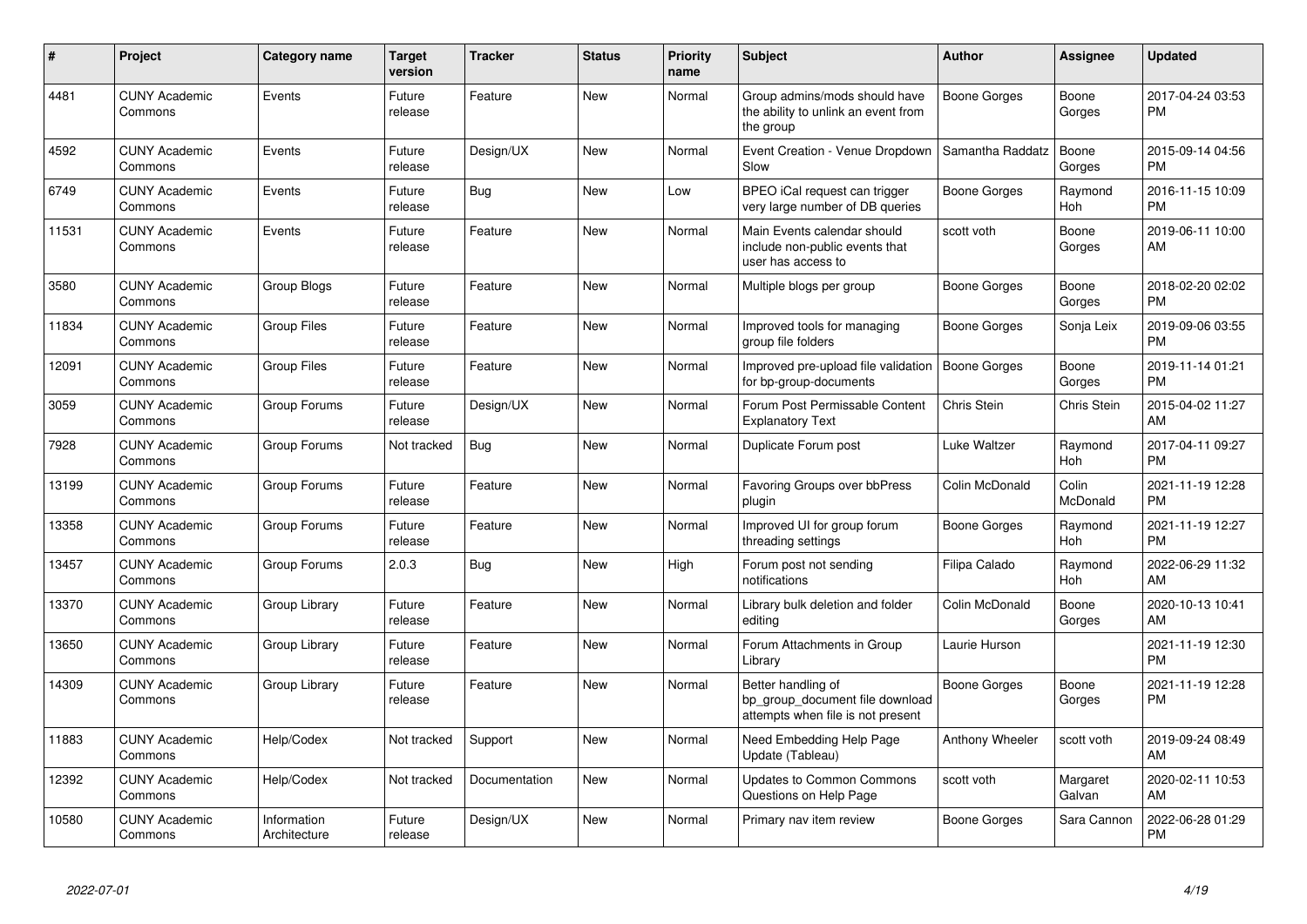| $\pmb{\#}$ | <b>Project</b>                  | Category name                  | <b>Target</b><br>version | <b>Tracker</b> | <b>Status</b> | <b>Priority</b><br>name | <b>Subject</b>                                                                 | <b>Author</b>       | Assignee            | <b>Updated</b>                |
|------------|---------------------------------|--------------------------------|--------------------------|----------------|---------------|-------------------------|--------------------------------------------------------------------------------|---------------------|---------------------|-------------------------------|
| 13891      | <b>CUNY Academic</b><br>Commons | Internal Tools and<br>Workflow | 2.1.0                    | Feature        | New           | Normal                  | Migrate automated linting to<br>GitHub Actions                                 | Boone Gorges        | Jeremy Felt         | 2022-06-29 11:13<br>AM        |
| 15194      | <b>CUNY Academic</b><br>Commons | Internal Tools and<br>Workflow | 2.1.0                    | Feature        | New           | Normal                  | PHPCS sniff for un-restored<br>switch to blog() calls                          | Boone Gorges        | Jeremy Felt         | 2022-05-26 10:45<br>AM        |
| 12382      | <b>CUNY Academic</b><br>Commons | Membership                     | Not tracked              | Support        | New           | Normal                  | Email request change                                                           | Marilyn Weber       | Marilyn<br>Weber    | 2020-02-06 12:56<br><b>PM</b> |
| 3565       | <b>CUNY Academic</b><br>Commons | My Commons                     | Not tracked              | Documentation  | <b>New</b>    | Normal                  | Load Newest inconsistencies                                                    | Chris Stein         | scott voth          | 2015-11-09 01:16<br><b>PM</b> |
| 4535       | <b>CUNY Academic</b><br>Commons | My Commons                     | Future<br>release        | Bug            | New           | Low                     | My Commons filter issue                                                        | scott voth          | Raymond<br>Hoh      | 2015-09-01 11:17<br>AM        |
| 8440       | <b>CUNY Academic</b><br>Commons | Onboarding                     | Not tracked              | Bug            | New           | Normal                  | Create Test Email Accounts for<br><b>Onboarding Project</b>                    | Stephen Real        | Stephen Real        | 2017-08-01 09:49<br><b>PM</b> |
| 10794      | <b>CUNY Academic</b><br>Commons | Performance                    | Not tracked              | <b>Bug</b>     | <b>New</b>    | Normal                  | Memcached connection<br>occasionally breaks                                    | Boone Gorges        | Boone<br>Gorges     | 2018-12-06 03:30<br><b>PM</b> |
| 14908      | <b>CUNY Academic</b><br>Commons | Performance                    |                          | <b>Bug</b>     | <b>New</b>    | Normal                  | Stale object cache on cdev                                                     | Raymond Hoh         | Boone<br>Gorges     | 2021-12-07 09:45<br>AM        |
| 14787      | <b>CUNY Academic</b><br>Commons | <b>Plugin Packages</b>         | Future<br>release        | Feature        | New           | Normal                  | Creating a "Design" plugin<br>package                                          | Laurie Hurson       | scott voth          | 2022-04-27 04:56<br><b>PM</b> |
| 2753       | <b>CUNY Academic</b><br>Commons | <b>Public Portfolio</b>        | Future<br>release        | Feature        | New           | Normal                  | Create actual actual tagification in<br>academic interests and other<br>fields | Micki Kaufman       | Boone<br>Gorges     | 2015-01-05 08:52<br><b>PM</b> |
| 3048       | <b>CUNY Academic</b><br>Commons | <b>Public Portfolio</b>        | Future<br>release        | Feature        | New           | Low                     | Images for rich text profile fields                                            | Boone Gorges        | Boone<br>Gorges     | 2014-02-19 12:56<br><b>PM</b> |
| 4253       | <b>CUNY Academic</b><br>Commons | Public Portfolio               | Future<br>release        | Design/UX      | New           | Normal                  | Encourage users to add portfolio<br>content                                    | Samantha Raddatz    | Samantha<br>Raddatz | 2015-07-07 11:32<br>AM        |
| 4622       | <b>CUNY Academic</b><br>Commons | <b>Public Portfolio</b>        | Future<br>release        | Design/UX      | <b>New</b>    | Normal                  | <b>Profile Visibility Settings</b>                                             | Samantha Raddatz    | Samantha<br>Raddatz | 2015-09-21 12:18<br><b>PM</b> |
| 10354      | <b>CUNY Academic</b><br>Commons | <b>Public Portfolio</b>        | Future<br>release        | Feature        | New           | Normal                  | Opt out of Having a Profile Page                                               | scott voth          | Chris Stein         | 2020-05-12 10:43<br>AM        |
| 11496      | <b>CUNY Academic</b><br>Commons | <b>Public Portfolio</b>        | 1.15.2                   | Support        | New           | Normal                  | Replace Twitter Icon on Member<br>Portfolio page                               | scott voth          | Boone<br>Gorges     | 2019-06-06 01:03<br><b>PM</b> |
| 14184      | <b>CUNY Academic</b><br>Commons | <b>Public Portfolio</b>        | Future<br>release        | Feature        | <b>New</b>    | Normal                  | Centralized mechanism for storing<br>Campus affiliations                       | <b>Boone Gorges</b> | Boone<br>Gorges     | 2022-01-04 11:35<br>AM        |
| 3506       | <b>CUNY Academic</b><br>Commons | Publicity                      | 1.7                      | Publicity      | <b>New</b>    | Normal                  | Prepare 1.7 email messaging                                                    | Micki Kaufman       | Micki<br>Kaufman    | 2014-10-01 12:36<br><b>PM</b> |
| 3509       | <b>CUNY Academic</b><br>Commons | Publicity                      | 1.7                      | Publicity      | New           | Normal                  | Create 1.7 digital signage imagery                                             | Micki Kaufman       | Marilyn<br>Weber    | 2014-10-01 12:40<br><b>PM</b> |
| 9643       | <b>CUNY Academic</b><br>Commons | Publicity                      | Not tracked              | Feature        | <b>New</b>    | Normal                  | Create a page on the Commons<br>for logos etc.                                 | Stephen Real        | Stephen Real        | 2018-04-24 10:53<br>AM        |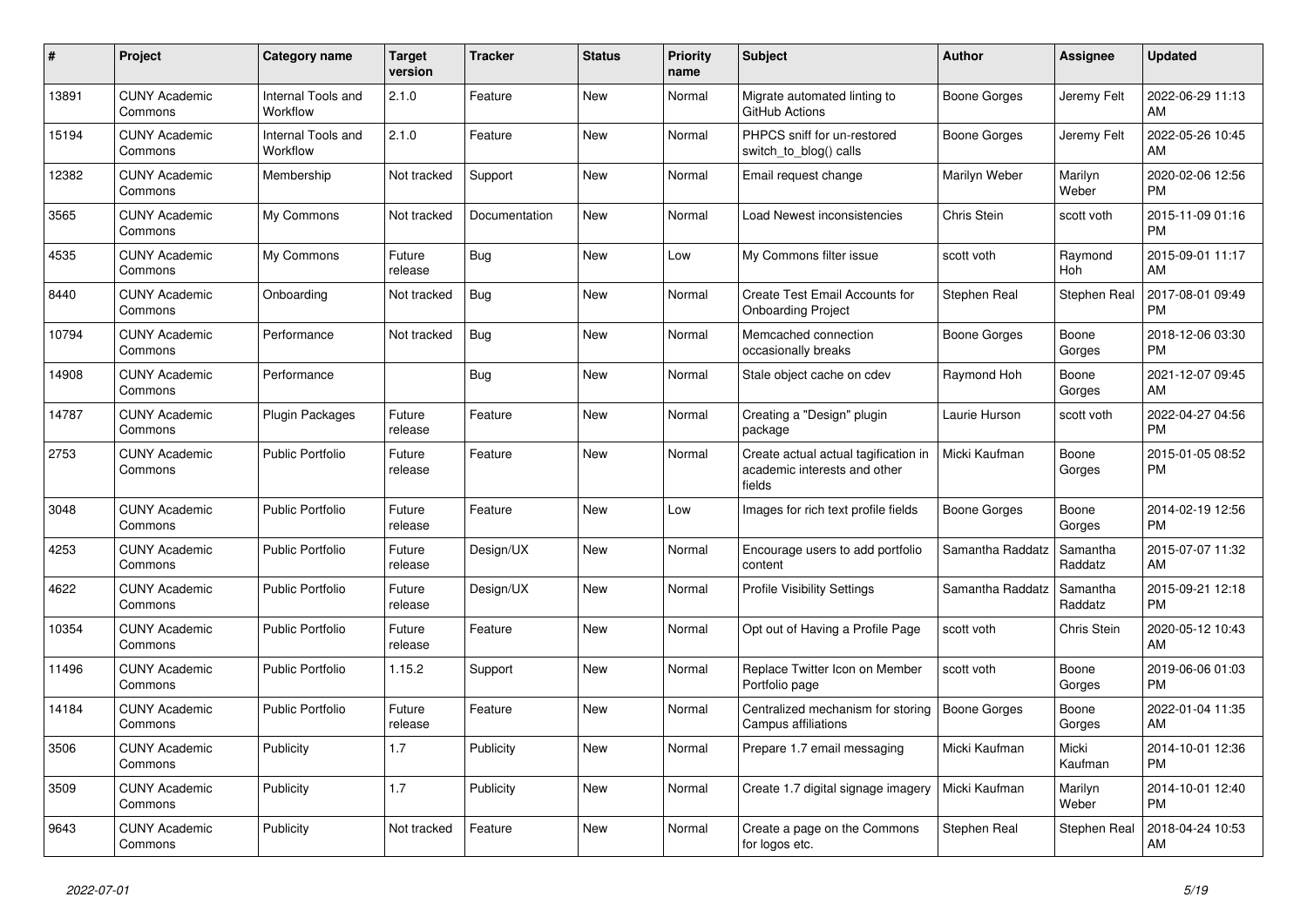| $\pmb{\#}$ | Project                         | <b>Category name</b>     | <b>Target</b><br>version | <b>Tracker</b> | <b>Status</b> | <b>Priority</b><br>name | <b>Subject</b>                                                                                                                                        | <b>Author</b>           | Assignee            | <b>Updated</b>                |
|------------|---------------------------------|--------------------------|--------------------------|----------------|---------------|-------------------------|-------------------------------------------------------------------------------------------------------------------------------------------------------|-------------------------|---------------------|-------------------------------|
| 12247      | <b>CUNY Academic</b><br>Commons | Publicity                | Not tracked              | Support        | <b>New</b>    | Normal                  | <b>Screenshot of First Commons</b><br>Homepage                                                                                                        | scott voth              | scott voth          | 2020-01-14 12:08<br><b>PM</b> |
| 3615       | <b>CUNY Academic</b><br>Commons | Redmine                  | Not tracked              | Feature        | <b>New</b>    | Low                     | Create Redmine issues via email                                                                                                                       | Dominic Giglio          | Boone<br>Gorges     | 2017-11-16 11:36<br>AM        |
| 308        | <b>CUNY Academic</b><br>Commons | Registration             | Future<br>release        | Feature        | <b>New</b>    | Normal                  | Group recommendations for<br>signup process                                                                                                           | Boone Gorges            | Samantha<br>Raddatz | 2015-11-09 05:07<br><b>PM</b> |
| 11860      | <b>CUNY Academic</b><br>Commons | Registration             | Future<br>release        | Feature        | New           | Normal                  | <b>Ensure Students Are Aware They</b><br>Can Use Aliases At Registration                                                                              | scott voth              |                     | 2019-09-24 08:46<br>AM        |
| 13430      | <b>CUNY Academic</b><br>Commons | Reply By Email           | Not tracked              | Bug            | New           | Normal                  | Delay in RBE                                                                                                                                          | Luke Waltzer            | Raymond<br>Hoh      | 2020-10-13 11:16<br>AM        |
| 16177      | <b>CUNY Academic</b><br>Commons | Reply By Email           |                          | Bug            | New           | Normal                  | Switch to Inbound mode for RBE                                                                                                                        | Raymond Hoh             | Raymond<br>Hoh      | 2022-05-30 04:32<br><b>PM</b> |
| 9729       | <b>CUNY Academic</b><br>Commons | <b>SEO</b>               | Not tracked              | Support        | New           | Normal                  | 503 Errors showing on<br>newlaborforum.cuny.edu                                                                                                       | Diane Krauthamer        | Raymond<br>Hoh      | 2018-05-22 04:48<br><b>PM</b> |
| 13048      | <b>CUNY Academic</b><br>Commons | Shortcodes and<br>embeds | Future<br>release        | Feature        | <b>New</b>    | Normal                  | Jupyter Notebooks support                                                                                                                             | Boone Gorges            |                     | 2020-07-14 11:46<br>AM        |
| 13331      | <b>CUNY Academic</b><br>Commons | Site cloning             | Future<br>release        | Bug            | <b>New</b>    | Normal                  | Combine Site Template and Clone<br>operations                                                                                                         | Boone Gorges            | Jeremy Felt         | 2021-11-19 12:39<br><b>PM</b> |
| 5050       | <b>CUNY Academic</b><br>Commons | Social Paper             | Future<br>release        | Feature        | <b>New</b>    | Low                     | Making comments visible in SP<br>editing mode (SP suggestion #1)                                                                                      | Marilyn Weber           | Samantha<br>Raddatz | 2019-09-17 11:10<br><b>PM</b> |
| 5052       | <b>CUNY Academic</b><br>Commons | Social Paper             | Future<br>release        | Feature        | New           | Low                     | Sentence by sentence or line by<br>line comments (SP suggestion #3)                                                                                   | Marilyn Weber           | Boone<br>Gorges     | 2016-02-11 10:24<br><b>PM</b> |
| 5053       | <b>CUNY Academic</b><br>Commons | Social Paper             | Future<br>release        | Feature        | New           | Low                     | Scrollable menu to add readers<br>(SP suggestion #4)                                                                                                  | Marilyn Weber           | Samantha<br>Raddatz | 2016-04-21 05:21<br><b>PM</b> |
| 5058       | <b>CUNY Academic</b><br>Commons | Social Paper             | Future<br>release        | Feature        | New           | Low                     | Can there be a clearer signal that<br>even when comments have<br>already been made you add<br>comments by clicking on the side?<br>(SP suggestion #5) | Marilyn Weber           | Samantha<br>Raddatz | 2016-02-11 10:24<br><b>PM</b> |
| 5182       | <b>CUNY Academic</b><br>Commons | Social Paper             | Future<br>release        | Design/UX      | New           | Normal                  | "Publishing" a private paper on<br>social paper?                                                                                                      | Raffi<br>Khatchadourian | Boone<br>Gorges     | 2016-10-13 04:12<br><b>PM</b> |
| 5183       | <b>CUNY Academic</b><br>Commons | Social Paper             | Future<br>release        | Design/UX      | New           | Normal                  | Creating a new paper when<br>viewing an existing paper                                                                                                | Raffi<br>Khatchadourian | Samantha<br>Raddatz | 2016-02-02 12:09<br><b>PM</b> |
| 5199       | <b>CUNY Academic</b><br>Commons | Social Paper             | Future<br>release        | Feature        | New           | Normal                  | add tables to the SP editor                                                                                                                           | Marilyn Weber           |                     | 2016-10-24 11:27<br>AM        |
| 5205       | <b>CUNY Academic</b><br>Commons | Social Paper             | Future<br>release        | Feature        | New           | Normal                  | Social Paper folders                                                                                                                                  | Marilyn Weber           |                     | 2016-02-11 10:24<br><b>PM</b> |
| 5282       | <b>CUNY Academic</b><br>Commons | Social Paper             | Future<br>release        | <b>Bug</b>     | New           | Normal                  | Replying via email directs to paper<br>but not individual comment.                                                                                    | Marilyn Weber           | Raymond<br>Hoh      | 2016-03-02 01:48<br><b>PM</b> |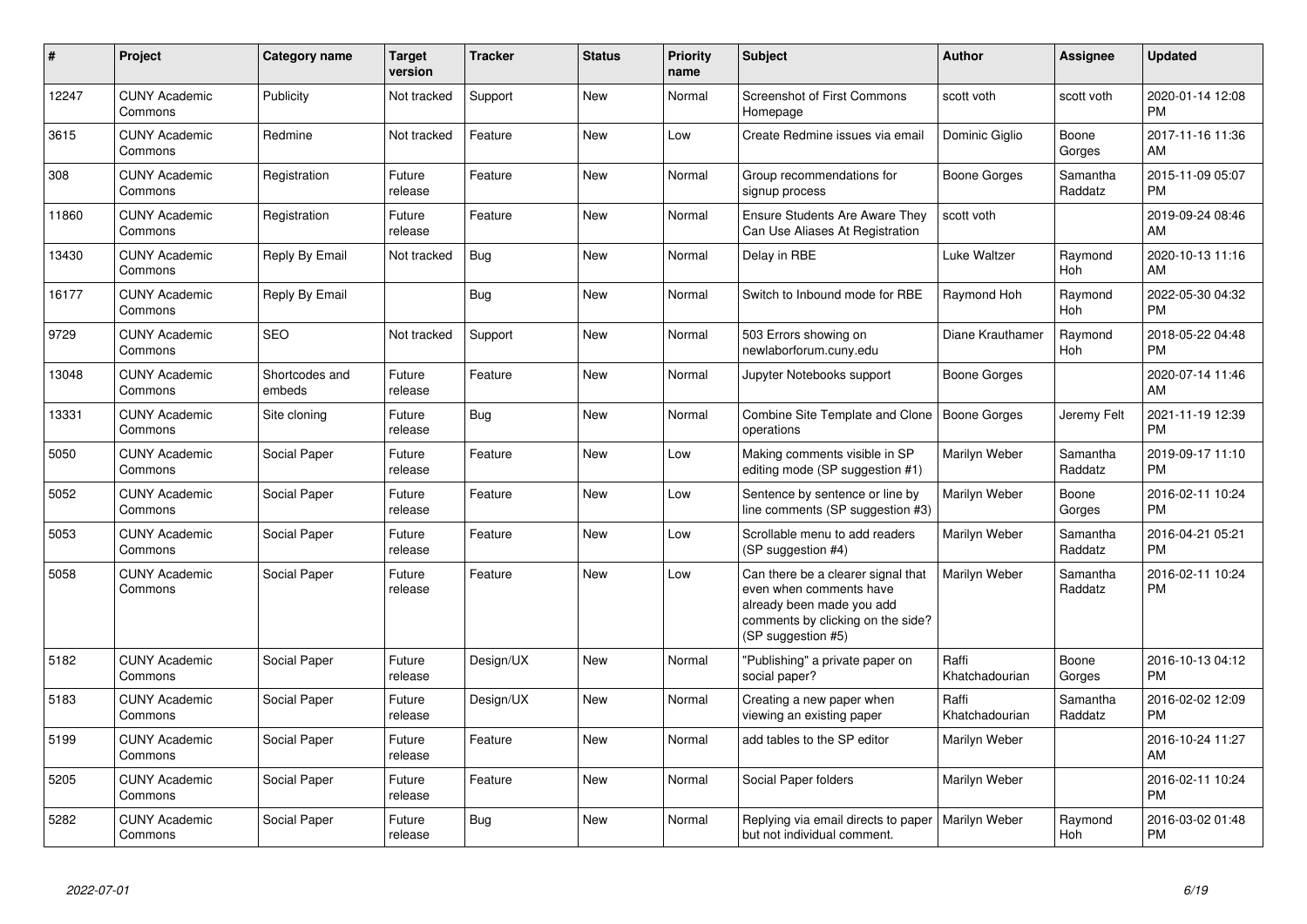| $\pmb{\sharp}$ | <b>Project</b>                  | <b>Category name</b>     | <b>Target</b><br>version | <b>Tracker</b> | <b>Status</b> | <b>Priority</b><br>name | <b>Subject</b>                                                                                               | <b>Author</b>       | Assignee            | <b>Updated</b>                |
|----------------|---------------------------------|--------------------------|--------------------------|----------------|---------------|-------------------------|--------------------------------------------------------------------------------------------------------------|---------------------|---------------------|-------------------------------|
| 5397           | <b>CUNY Academic</b><br>Commons | Social Paper             | Future<br>release        | Feature        | <b>New</b>    | Normal                  | frustrating to have to<br>enable/disable in SP                                                               | Marilyn Weber       | Samantha<br>Raddatz | 2016-04-20 03:39<br><b>PM</b> |
| 5488           | <b>CUNY Academic</b><br>Commons | Social Paper             | Future<br>release        | Bug            | <b>New</b>    | Normal                  | Add a "last edited by" field to<br>Social Paper group directories                                            | Boone Gorges        |                     | 2016-04-21 10:05<br><b>PM</b> |
| 5489           | <b>CUNY Academic</b><br>Commons | Social Paper             | Future<br>release        | Feature        | <b>New</b>    | Normal                  | Asc/desc sorting for Social Paper<br>directories                                                             | Boone Gorges        |                     | 2016-04-21 10:06<br><b>PM</b> |
| 7663           | <b>CUNY Academic</b><br>Commons | Social Paper             | Future<br>release        | Bug            | <b>New</b>    | Normal                  | Social Paper notifications not<br>formatted correctly on secondary<br>sites                                  | Boone Gorges        | Boone<br>Gorges     | 2018-04-16 03:52<br><b>PM</b> |
| 7981           | <b>CUNY Academic</b><br>Commons | Social Paper             | Future<br>release        | Bug            | New           | Normal                  | Social Paper comments should<br>not go to spam                                                               | Luke Waltzer        | Boone<br>Gorges     | 2018-04-16 03:52<br><b>PM</b> |
| 4222           | <b>CUNY Academic</b><br>Commons | User Experience          | Future<br>release        | Design/UX      | New           | Normal                  | Add information to 'Delete<br>Account' page                                                                  | Samantha Raddatz    | scott voth          | 2015-06-26 11:35<br>AM        |
| 3657           | <b>CUNY Academic</b><br>Commons | WordPress (misc)         | Not tracked              | Feature        | <b>New</b>    | Normal                  | Create alert for GC email<br>addresses                                                                       | Matt Gold           | Matt Gold           | 2016-04-14 11:29<br><b>PM</b> |
| 6332           | <b>CUNY Academic</b><br>Commons | WordPress (misc)         | Future<br>release        | Feature        | <b>New</b>    | Normal                  | Allow uploaded files to be marked<br>as private in an ad hoc way                                             | <b>Boone Gorges</b> |                     | 2016-10-17 11:41<br><b>PM</b> |
| 6755           | <b>CUNY Academic</b><br>Commons | WordPress (misc)         | Future<br>release        | Bug            | <b>New</b>    | Normal                  | Cannot Deactivate Plugin                                                                                     | Laura Kane          |                     | 2016-11-16 01:12<br><b>PM</b> |
| 9346           | <b>CUNY Academic</b><br>Commons | WordPress (misc)         | Not tracked              | <b>Bug</b>     | New           | Normal                  | Clone cetls.bmcc.cuny.edu for<br>development                                                                 | Owen Roberts        | Raymond<br>Hoh      | 2018-03-06 05:35<br><b>PM</b> |
| 11024          | <b>CUNY Academic</b><br>Commons | WordPress (misc)         | Future<br>release        | Bug            | New           | Normal                  | Subsites should not show "you<br>should update your .htaccess<br>now" notice after permalink setting<br>save | Boone Gorges        |                     | 2019-01-28 01:35<br><b>PM</b> |
| 11624          | <b>CUNY Academic</b><br>Commons | WordPress (misc)         | Not tracked              | Support        | <b>New</b>    | Normal                  | Change pages into posts or swap<br>database for a Commons site?                                              | Stephen Klein       | Raymond<br>Hoh      | 2019-07-09 11:04<br>AM        |
| 11843          | <b>CUNY Academic</b><br>Commons | WordPress (misc)         | Future<br>release        | Design/UX      | <b>New</b>    | Normal                  | Tweaking the Gutenberg Editor<br>Interface                                                                   | Laurie Hurson       |                     | 2022-04-26 12:00<br><b>PM</b> |
| 13835          | <b>CUNY Academic</b><br>Commons | WordPress (misc)         | Future<br>release        | Feature        | <b>New</b>    | Normal                  | Allow OneSearch widget to have<br>'CUNY' as campus                                                           | <b>Boone Gorges</b> | Boone<br>Gorges     | 2021-11-19 12:39<br><b>PM</b> |
| 15767          | <b>CUNY Academic</b><br>Commons | WordPress (misc)         |                          | Support        | New           | Normal                  | Site loading slowly                                                                                          | scott voth          | Boone<br>Gorges     | 2022-04-04 08:56<br><b>PM</b> |
| 16255          | <b>CUNY Academic</b><br>Commons | WordPress (misc)         |                          | Bug            | New           | Normal                  | Need to define 'MULTISITE'<br>constant in wp-config.php                                                      | Raymond Hoh         |                     | 2022-06-19 09:31<br>AM        |
| 364            | <b>CUNY Academic</b><br>Commons | <b>WordPress Plugins</b> | Future<br>release        | Feature        | <b>New</b>    | Normal                  | <b>Bulletin Board</b>                                                                                        | <b>Matt Gold</b>    |                     | 2015-01-05 08:50<br><b>PM</b> |
| 3691           | <b>CUNY Academic</b><br>Commons | <b>WordPress Plugins</b> | Future<br>release        | <b>Bug</b>     | <b>New</b>    | Normal                  | <b>WPMU Domain Mapping</b><br>Debugging on cdev                                                              | Raymond Hoh         | Matt Gold           | 2014-12-12 09:04<br>AM        |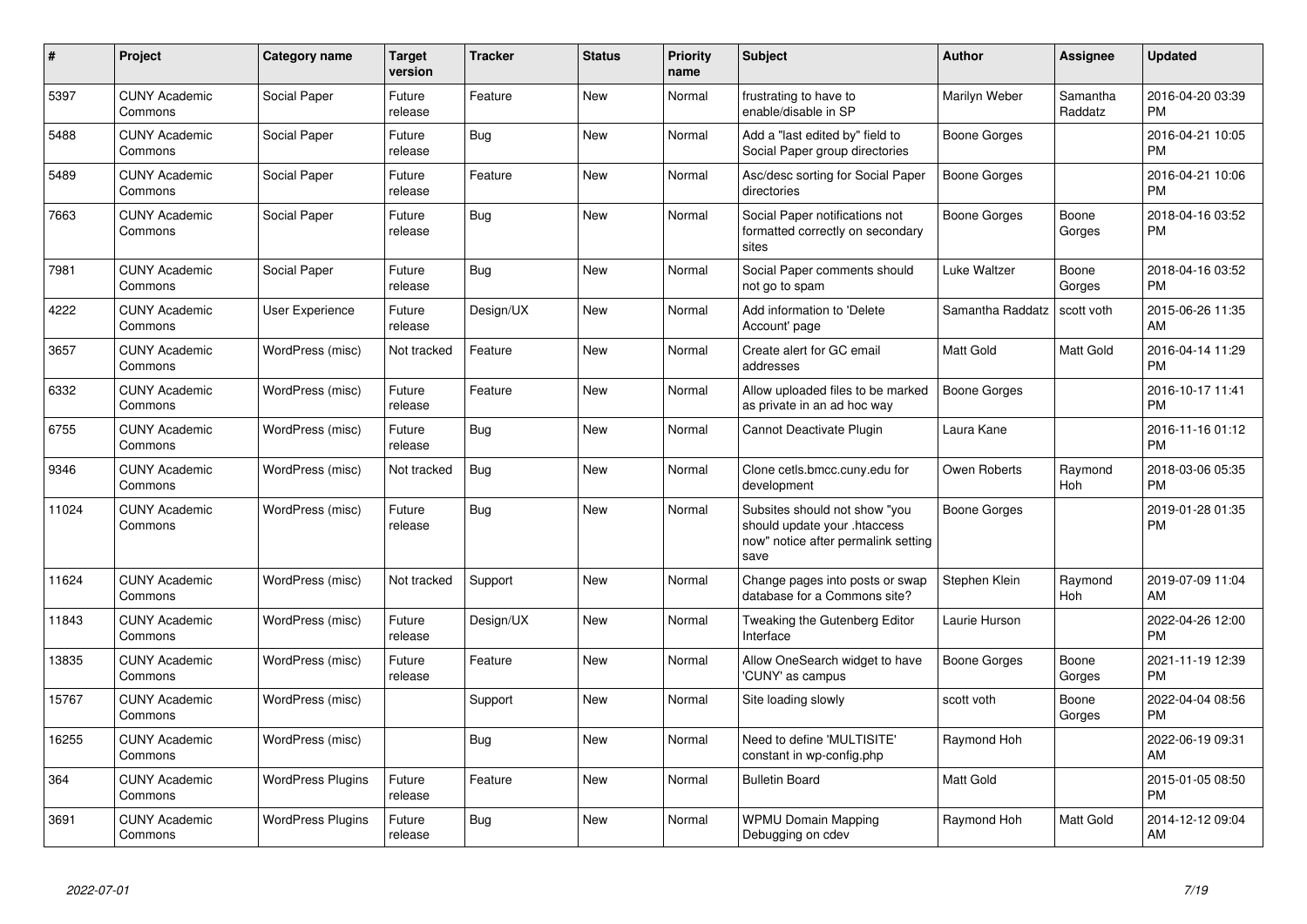| $\pmb{\sharp}$ | <b>Project</b>                  | Category name            | <b>Target</b><br>version | <b>Tracker</b> | <b>Status</b> | <b>Priority</b><br>name | <b>Subject</b>                                                                        | <b>Author</b>           | Assignee            | <b>Updated</b>                |
|----------------|---------------------------------|--------------------------|--------------------------|----------------|---------------|-------------------------|---------------------------------------------------------------------------------------|-------------------------|---------------------|-------------------------------|
| 8498           | <b>CUNY Academic</b><br>Commons | <b>WordPress Plugins</b> | Future<br>release        | Feature        | New           | Low                     | <b>Gravity Forms Email Users</b>                                                      | Raffi<br>Khatchadourian | Matt Gold           | 2017-10-13 12:58<br><b>PM</b> |
| 9926           | <b>CUNY Academic</b><br>Commons | <b>WordPress Plugins</b> | Future<br>release        | Bug            | New           | Normal                  | twitter-mentions-as-comments<br>cron jobs can run long                                | Boone Gorges            | Boone<br>Gorges     | 2018-10-24 12:34<br><b>PM</b> |
| 11545          | <b>CUNY Academic</b><br>Commons | <b>WordPress Plugins</b> | Not tracked              | Support        | <b>New</b>    | Normal                  | Twitter searches in WordPress                                                         | Gina Cherry             | Matt Gold           | 2019-09-23 01:03<br><b>PM</b> |
| 12573          | <b>CUNY Academic</b><br>Commons | <b>WordPress Plugins</b> | Future<br>release        | Bug            | <b>New</b>    | Normal                  | <b>CommentPress Core Issues</b>                                                       | scott voth              |                     | 2020-03-24 04:32<br><b>PM</b> |
| 14987          | <b>CUNY Academic</b><br>Commons | <b>WordPress Plugins</b> | Future<br>release        | Bug            | New           | Normal                  | Elementor update causes<br>database freeze-up                                         | Boone Gorges            | Boone<br>Gorges     | 2021-11-29 12:02<br><b>PM</b> |
| 16314          | <b>CUNY Academic</b><br>Commons | <b>WordPress Plugins</b> |                          | Feature        | New           | Normal                  | Install Multicollab plug-in?                                                          | Raffi<br>Khatchadourian |                     | 2022-06-29 03:44<br><b>PM</b> |
| 16319          | <b>CUNY Academic</b><br>Commons | <b>WordPress Plugins</b> | 2.0.3                    | Bug            | <b>New</b>    | Normal                  | Request for Events Calendar Pro<br>5.14.2 update                                      | Raymond Hoh             | Raymond<br>Hoh      | 2022-06-29 03:24<br><b>PM</b> |
| 8211           | <b>CUNY Academic</b><br>Commons | <b>WordPress Themes</b>  | Future<br>release        | Feature        | <b>New</b>    | Normal                  | Theme Suggestions: Material<br>Design-Inspired Themes                                 | Margaret Galvan         | Margaret<br>Galvan  | 2017-08-07 02:48<br><b>PM</b> |
| 14911          | <b>CUNY Academic</b><br>Commons | <b>WordPress Themes</b>  | Not tracked              | Support        | New           | Normal                  | Twentytwentyone theme                                                                 | Marilyn Weber           |                     | 2021-10-28 10:37<br>AM        |
| 2612           | <b>CUNY Academic</b><br>Commons |                          | Not tracked              | Publicity      | Assigned      | Normal                  | Pinterest site for the Commons                                                        | local admin             | Sarah<br>Morgano    | 2016-03-04 11:19<br>AM        |
| 4235           | <b>CUNY Academic</b><br>Commons |                          | Not tracked              | Design/UX      | Assigned      | Normal                  | Explore user experience around<br>comments on forum topics vs docs                    | <b>Matt Gold</b>        | Samantha<br>Raddatz | 2015-07-21 10:23<br>AM        |
| 7828           | <b>CUNY Academic</b><br>Commons |                          | Not tracked              | Feature        | Assigned      | Normal                  | Theme Assessment 2017                                                                 | Margaret Galvan         | Margaret<br>Galvan  | 2017-05-02 10:41<br><b>PM</b> |
| 8837           | <b>CUNY Academic</b><br>Commons |                          | Not tracked              | Feature        | Assigned      | Normal                  | Create a form to request info from<br>people requesting premium<br>themes and plugins | <b>Matt Gold</b>        | Marilyn<br>Weber    | 2017-11-14 03:35<br><b>PM</b> |
| 10368          | <b>CUNY Academic</b><br>Commons |                          | Future<br>release        | Feature        | Assigned      | Normal                  | Use ORCID data to populate<br>academic profile page                                   | Stephen Francoeur       | Boone<br>Gorges     | 2018-09-25 01:53<br><b>PM</b> |
| 11517          | <b>CUNY Academic</b><br>Commons |                          | Not tracked              | Feature        | Assigned      | Normal                  | wp-accessibility plugin should not<br>strip 'target="_blank" by default               | Boone Gorges            | Laurie Hurson       | 2019-09-24 09:57<br>AM        |
| 11519          | <b>CUNY Academic</b><br>Commons |                          | Not tracked              | Support        | Assigned      | Normal                  | comment option not appearing                                                          | Marilyn Weber           |                     | 2019-09-24 10:28<br>AM        |
| 12436          | <b>CUNY Academic</b><br>Commons |                          | Not tracked              | Bug            | Assigned      | Normal                  | Nightly system downtime                                                               | Boone Gorges            |                     | 2020-08-01 09:30<br>AM        |
| 2666           | <b>CUNY Academic</b><br>Commons | About page               | Not tracked              | Documentation  | Assigned      | Normal                  | <b>Update About Text</b>                                                              | Chris Stein             | Luke Waltzer        | 2016-03-04 11:19<br>AM        |
| 8900           | <b>CUNY Academic</b><br>Commons | Accessibility            | Future<br>release        | Feature        | Assigned      | Normal                  | Look into tools to enforce<br>accessibility in WP environment                         | Matt Gold               | Boone<br>Gorges     | 2022-04-26 11:59<br>AM        |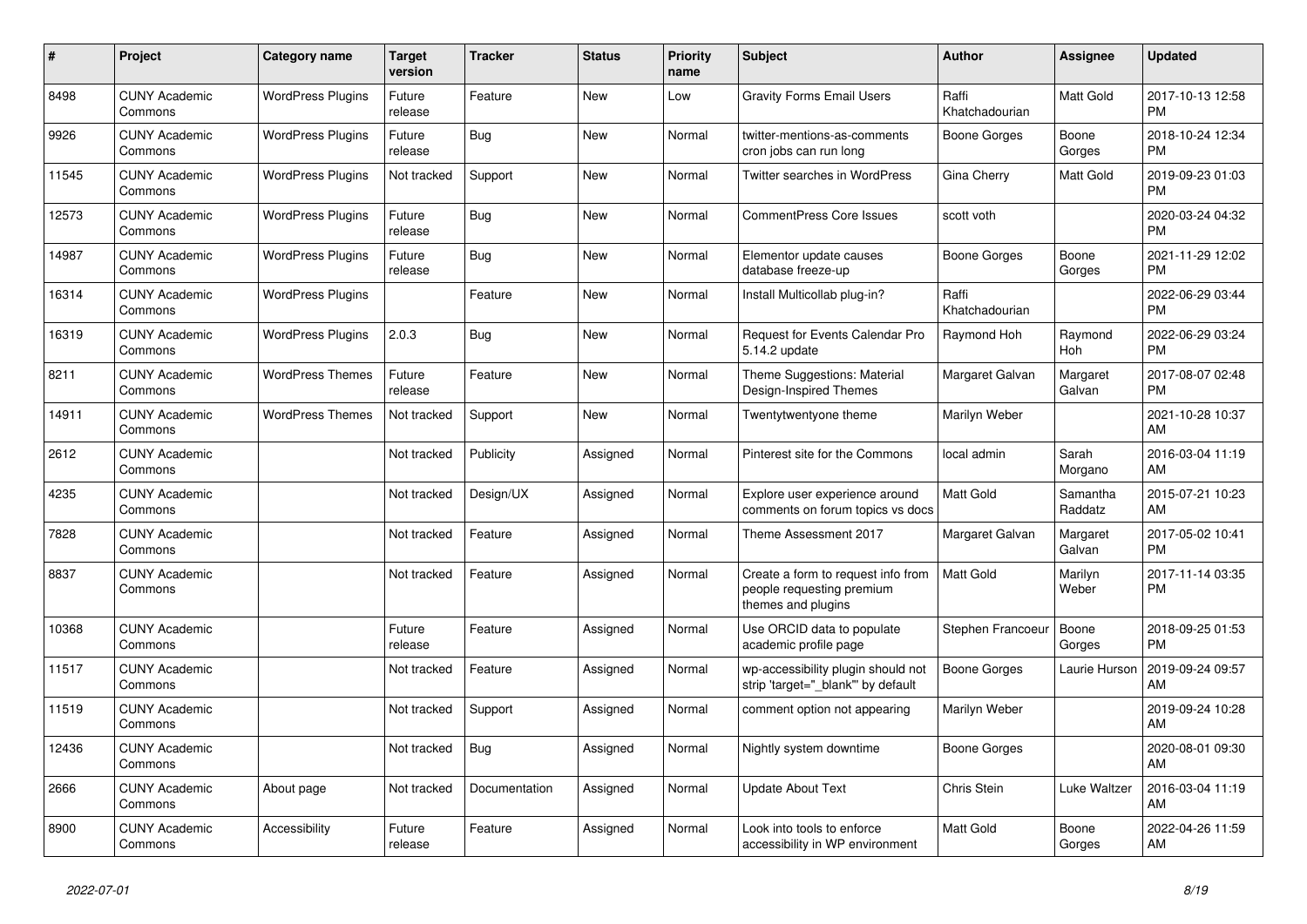| #    | Project                         | <b>Category name</b>      | <b>Target</b><br>version | <b>Tracker</b> | <b>Status</b> | <b>Priority</b><br>name | <b>Subject</b>                                                       | <b>Author</b>       | Assignee            | <b>Updated</b>                |
|------|---------------------------------|---------------------------|--------------------------|----------------|---------------|-------------------------|----------------------------------------------------------------------|---------------------|---------------------|-------------------------------|
| 8901 | <b>CUNY Academic</b><br>Commons | Accessibility             | Future<br>release        | Feature        | Assigned      | Normal                  | Theme analysis for accessibility                                     | <b>Matt Gold</b>    | Boone<br>Gorges     | 2022-04-26 11:59<br>AM        |
| 1460 | <b>CUNY Academic</b><br>Commons | Analytics                 | Future<br>release        | Feature        | Assigned      | Normal                  | Update System Report                                                 | <b>Brian Foote</b>  | Boone<br>Gorges     | 2015-11-09 06:13<br><b>PM</b> |
| 4070 | <b>CUNY Academic</b><br>Commons | Analytics                 | Not tracked              | Support        | Assigned      | Normal                  | Request for JITP site analytics                                      | Matt Gold           | Seth Persons        | 2016-02-23 03:09<br><b>PM</b> |
| 5581 | <b>CUNY Academic</b><br>Commons | Analytics                 | Future<br>release        | Feature        | Assigned      | Normal                  | Explore alternatives to Google<br>Analytics                          | <b>Matt Gold</b>    | Valerie<br>Townsend | 2020-04-17 03:12<br><b>PM</b> |
| 5691 | <b>CUNY Academic</b><br>Commons | <b>Blogs (BuddyPress)</b> | Future<br>release        | Bug            | Assigned      | High                    | Differing numbers on Sites display                                   | <b>Matt Gold</b>    | Raymond<br>Hoh      | 2016-06-13 01:37<br><b>PM</b> |
| 8836 | <b>CUNY Academic</b><br>Commons | <b>Blogs (BuddyPress)</b> | Future<br>release        | Feature        | Assigned      | Normal                  | Redesign site launch process                                         | Matt Gold           | Boone<br>Gorges     | 2019-10-03 02:49<br><b>PM</b> |
| 58   | <b>CUNY Academic</b><br>Commons | BuddyPress (misc)         | Future<br>release        | Feature        | Assigned      | Low                     | Make member search sortable by<br>last name                          | Roberta Brody       | Boone<br>Gorges     | 2010-08-26 02:38<br><b>PM</b> |
| 310  | <b>CUNY Academic</b><br>Commons | BuddyPress (misc)         | Future<br>release        | Feature        | Assigned      | Low                     | <b>Friend Request Email</b>                                          | <b>Matt Gold</b>    | Samantha<br>Raddatz | 2015-11-09 05:08<br><b>PM</b> |
| 377  | <b>CUNY Academic</b><br>Commons | BuddyPress (misc)         | Future<br>release        | Feature        | Assigned      | Normal                  | Like buttons                                                         | Matt Gold           | Boone<br>Gorges     | 2010-11-16 05:13<br><b>PM</b> |
| 435  | <b>CUNY Academic</b><br>Commons | BuddyPress (misc)         | Future<br>release        | Feature        | Assigned      | Normal                  | Include Avatar Images in Forum<br><b>Post Notification Emails</b>    | Matt Gold           | Boone<br>Gorges     | 2010-12-08 12:40<br><b>PM</b> |
| 500  | <b>CUNY Academic</b><br>Commons | BuddyPress (misc)         | Future<br>release        | Feature        | Assigned      | Normal                  | <b>Export Group Data</b>                                             | <b>Matt Gold</b>    | Boone<br>Gorges     | 2010-12-19 12:09<br><b>PM</b> |
| 554  | <b>CUNY Academic</b><br>Commons | BuddyPress (misc)         | Future<br>release        | Feature        | Assigned      | Normal                  | Add Trackback notifications to<br>site-wide activity feed            | Matt Gold           | Boone<br>Gorges     | 2015-11-09 06:19<br><b>PM</b> |
| 599  | <b>CUNY Academic</b><br>Commons | BuddyPress (misc)         | Future<br>release        | Feature        | Assigned      | Normal                  | Consider adding rating plugins for<br><b>BuddyPress/BBPress</b>      | Matt Gold           | Boone<br>Gorges     | 2011-08-22 06:50<br><b>PM</b> |
| 635  | <b>CUNY Academic</b><br>Commons | BuddyPress (misc)         | Future<br>release        | Feature        | Assigned      | Normal                  | Big Blue Button -<br>Videoconferencing in Groups and<br><b>Blogs</b> | <b>Matt Gold</b>    | Boone<br>Gorges     | 2011-03-14 03:24<br><b>PM</b> |
| 1423 | <b>CUNY Academic</b><br>Commons | <b>BuddyPress</b> (misc)  | Future<br>release        | Feature        | Assigned      | Low                     | Show an avatar for pingback<br>comment activity items                | Boone Gorges        | <b>Tahir Butt</b>   | 2016-10-24 12:03<br><b>PM</b> |
| 2325 | <b>CUNY Academic</b><br>Commons | BuddyPress (misc)         | Future<br>release        | Feature        | Assigned      | Low                     | Profile should have separate fields<br>for first/last names          | local admin         | Boone<br>Gorges     | 2015-11-09 06:09<br><b>PM</b> |
| 519  | <b>CUNY Academic</b><br>Commons | <b>BuddyPress Docs</b>    | Future<br>release        | Feature        | Assigned      | Low                     | TOC for individual docs - for new<br>BP "wiki-like" plugin           | scott voth          | Boone<br>Gorges     | 2015-11-09 05:54<br><b>PM</b> |
| 618  | <b>CUNY Academic</b><br>Commons | <b>BuddyPress Docs</b>    | Future<br>release        | Feature        | Assigned      | Normal                  | <b>BuddyPress Docs: export formats</b>                               | <b>Boone Gorges</b> | Boone<br>Gorges     | 2015-11-09 05:38<br><b>PM</b> |
| 1417 | <b>CUNY Academic</b><br>Commons | <b>BuddyPress Docs</b>    | Future<br>release        | Feature        | Assigned      | Low                     | <b>Bulk actions for BuddyPress Docs</b>                              | <b>Boone Gorges</b> | Boone<br>Gorges     | 2016-10-17 10:41<br><b>PM</b> |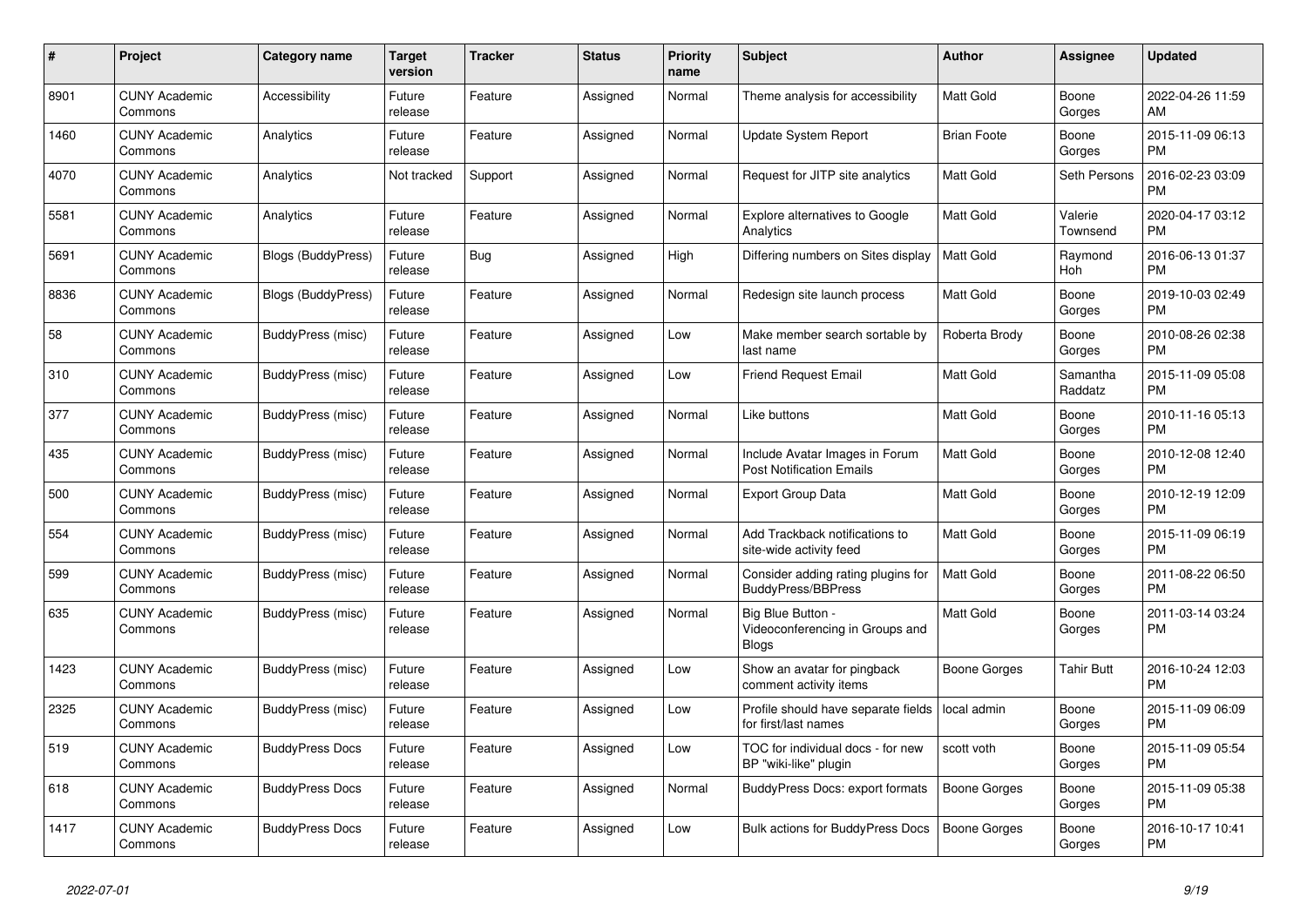| #     | Project                         | <b>Category name</b>       | <b>Target</b><br>version | <b>Tracker</b> | <b>Status</b> | <b>Priority</b><br>name | <b>Subject</b>                                                                | Author              | <b>Assignee</b>     | <b>Updated</b>                |
|-------|---------------------------------|----------------------------|--------------------------|----------------|---------------|-------------------------|-------------------------------------------------------------------------------|---------------------|---------------------|-------------------------------|
| 1422  | <b>CUNY Academic</b><br>Commons | <b>BuddyPress Docs</b>     | Future<br>release        | Feature        | Assigned      | Normal                  | Make "created Doc" activity icons<br>non-mini                                 | <b>Boone Gorges</b> | Boone<br>Gorges     | 2015-11-09 05:48<br>PM.       |
| 1744  | <b>CUNY Academic</b><br>Commons | <b>BuddyPress Docs</b>     | Future<br>release        | Feature        | Assigned      | Normal                  | Spreadsheet-style Docs                                                        | <b>Boone Gorges</b> | Boone<br>Gorges     | 2015-11-09 06:13<br><b>PM</b> |
| 2523  | <b>CUNY Academic</b><br>Commons | <b>BuddyPress Docs</b>     | Future<br>release        | Feature        | Assigned      | Normal                  | Allow Users to Upload Images to<br>BP Docs                                    | Matt Gold           | Boone<br>Gorges     | 2015-11-09 06:14<br><b>PM</b> |
| 4027  | <b>CUNY Academic</b><br>Commons | Commons In A Box           | Not tracked              | Design/UX      | Assigned      | Normal                  | Usability review of CBOX update<br>procedures                                 | <b>Matt Gold</b>    | Samantha<br>Raddatz | 2015-05-11 06:36<br>PM.       |
| 860   | <b>CUNY Academic</b><br>Commons | Design                     | Future<br>release        | Design/UX      | Assigned      | Normal                  | <b>Standardize Button Treatment</b><br>Across the Commons                     | Chris Stein         | Chris Stein         | 2014-05-01 09:45<br>AM        |
| 2754  | <b>CUNY Academic</b><br>Commons | Design                     | Future<br>release        | Feature        | Assigned      | Normal                  | Determine strategy for CAC logo<br>handling in top header                     | Micki Kaufman       | Chris Stein         | 2015-01-05 08:53<br>PM.       |
| 8902  | <b>CUNY Academic</b><br>Commons | Design                     | Not tracked              | Feature        | Assigned      | Normal                  | Report back on research on<br><b>BuddyPress themes</b>                        | <b>Matt Gold</b>    | Michael Smith       | 2017-11-10 12:31<br><b>PM</b> |
| 3524  | <b>CUNY Academic</b><br>Commons | Documentation              | Not tracked              | Documentation  | Assigned      | Normal                  | Post describing all you can do<br>when starting up a new blog/group           | <b>Matt Gold</b>    | scott voth          | 2014-10-04 12:56<br>PM.       |
| 1165  | <b>CUNY Academic</b><br>Commons | <b>Email Invitations</b>   | Future<br>release        | Feature        | Assigned      | Low                     | Allow saved lists of invitees under<br>Send Invites                           | <b>Boone Gorges</b> | Boone<br>Gorges     | 2015-11-09 06:03<br><b>PM</b> |
| 333   | <b>CUNY Academic</b><br>Commons | <b>Email Notifications</b> | Future<br>release        | Feature        | Assigned      | Low                     | Delay Forum Notification Email<br>Delivery Until After Editing Period<br>Ends | <b>Matt Gold</b>    | Raymond<br>Hoh      | 2015-11-09 06:01<br><b>PM</b> |
| 15604 | <b>CUNY Academic</b><br>Commons | <b>Email Notifications</b> | Future<br>release        | Feature        | Assigned      | Normal                  | Restructure Commons Group<br>Digest Email Messages                            | Matt Gold           | Boone<br>Gorges     | 2022-05-26 10:45<br>AM        |
| 3475  | <b>CUNY Academic</b><br>Commons | Events                     | Future<br>release        | Feature        | Assigned      | Normal                  | Request to add plugin to<br>streamline room<br>booking/appointment booking    | Naomi Barrettara    | Boone<br>Gorges     | 2014-12-01 05:14<br>PM        |
| 4053  | <b>CUNY Academic</b><br>Commons | Events                     | Future<br>release        | Feature        | Assigned      | Normal                  | Create new tab for past events                                                | <b>Matt Gold</b>    | Boone<br>Gorges     | 2015-05-12 02:10<br>PM.       |
| 4238  | <b>CUNY Academic</b><br>Commons | Events                     | Future<br>release        | Feature        | Assigned      | Normal                  | Copy Events to Other Groups?                                                  | Matt Gold           | Boone<br>Gorges     | 2015-07-02 10:08<br>AM        |
| 4438  | <b>CUNY Academic</b><br>Commons | Events                     | Future<br>release        | Bug            | Assigned      | Normal                  | Events Calendar - Export<br><b>Recurring Events</b>                           | scott voth          | Daniel Jones        | 2016-05-23 04:25<br><b>PM</b> |
| 4903  | <b>CUNY Academic</b><br>Commons | Events                     | Future<br>release        | Design/UX      | Assigned      | Normal                  | Improving visual appearance of<br>event calendars                             | Matt Gold           | Boone<br>Gorges     | 2016-10-13 11:51<br>AM        |
| 5016  | <b>CUNY Academic</b><br>Commons | Events                     | Future<br>release        | Feature        | Assigned      | Low                     | Allow comments to be posted on<br>events                                      | <b>Matt Gold</b>    | Raymond<br>Hoh      | 2019-03-01 02:23<br>PM.       |
| 5696  | <b>CUNY Academic</b><br>Commons | Events                     | Future<br>release        | Feature        | Assigned      | Normal                  | Events Calendar - display options<br>/ calendar aggregation                   | <b>Matt Gold</b>    | Boone<br>Gorges     | 2016-10-13 11:44<br>AM        |
| 653   | <b>CUNY Academic</b><br>Commons | Group Blogs                | Future<br>release        | Feature        | Assigned      | Normal                  | Redesign Integration of Groups<br>and Blogs                                   | Matt Gold           | Samantha<br>Raddatz | 2015-11-09 05:40<br><b>PM</b> |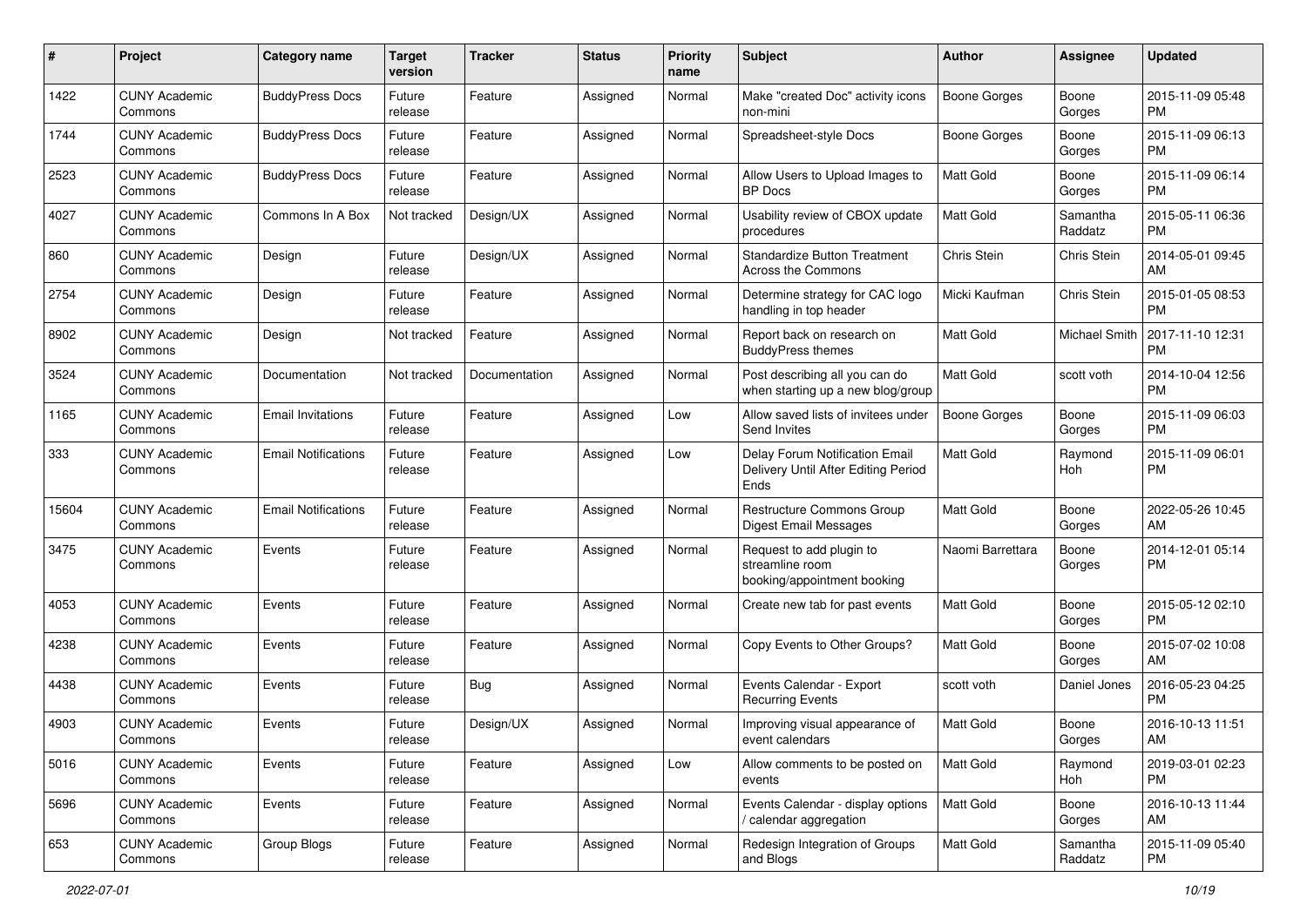| #     | <b>Project</b>                  | Category name      | <b>Target</b><br>version | <b>Tracker</b> | <b>Status</b> | <b>Priority</b><br>name | <b>Subject</b>                                                               | <b>Author</b>     | Assignee              | <b>Updated</b>                |
|-------|---------------------------------|--------------------|--------------------------|----------------|---------------|-------------------------|------------------------------------------------------------------------------|-------------------|-----------------------|-------------------------------|
| 1192  | <b>CUNY Academic</b><br>Commons | Group Files        | Future<br>release        | Feature        | Assigned      | Low                     | When posting group files, allow<br>users to add a category without<br>saving | Matt Gold         | Raymond<br><b>Hoh</b> | 2015-11-09 05:53<br><b>PM</b> |
| 3080  | <b>CUNY Academic</b><br>Commons | Group Files        | Future<br>release        | Feature        | Assigned      | Low                     | Create a system to keep track of<br>file changes                             | <b>Matt Gold</b>  | Boone<br>Gorges       | 2014-02-26 10:04<br><b>PM</b> |
| 3354  | <b>CUNY Academic</b><br>Commons | <b>Group Files</b> | Future<br>release        | Feature        | Assigned      | Low                     | Allow Group Download of Multiple<br><b>Selected Files</b>                    | <b>Matt Gold</b>  | Chris Stein           | 2014-08-01 08:50<br>AM        |
| 585   | <b>CUNY Academic</b><br>Commons | Group Forums       | Future<br>release        | Feature        | Assigned      | Normal                  | Merge Forum Topics                                                           | Sarah Morgano     | Boone<br>Gorges       | 2011-07-06 04:11<br><b>PM</b> |
| 3192  | <b>CUNY Academic</b><br>Commons | Group Forums       | Future<br>release        | Feature        | Assigned      | Normal                  | Customizable forum views for<br>bbPress 2.x group forums                     | Boone Gorges      | Raymond<br>Hoh        | 2015-11-09 12:47<br><b>PM</b> |
| 3193  | <b>CUNY Academic</b><br>Commons | Group Forums       | Future<br>release        | Feature        | Assigned      | Normal                  | bbPress 2.x dynamic roles and<br><b>RBE</b>                                  | Boone Gorges      | Boone<br>Gorges       | 2014-09-30 01:30<br><b>PM</b> |
| 4221  | <b>CUNY Academic</b><br>Commons | Group Forums       | Future<br>release        | Design/UX      | Assigned      | Normal                  | Add 'Number of Posts' display<br>option to Forum page                        | Samantha Raddatz  | Samantha<br>Raddatz   | 2015-06-26 02:21<br><b>PM</b> |
| 5268  | <b>CUNY Academic</b><br>Commons | Group Forums       | Future<br>release        | Bug            | Assigned      | Normal                  | Long-time to post to multiple<br>groups                                      | Luke Waltzer      | Daniel Jones          | 2016-09-07 06:31<br><b>PM</b> |
| 6392  | <b>CUNY Academic</b><br>Commons | Group Forums       | Future<br>release        | Design/UX      | Assigned      | Low                     | Composition/Preview Panes in<br>Forum Posts                                  | Luke Waltzer      | Paige Dupont          | 2016-10-21 04:26<br><b>PM</b> |
| 9835  | <b>CUNY Academic</b><br>Commons | Group Forums       | Future<br>release        | Bug            | Assigned      | Normal                  | add a "like" function?                                                       | Marilyn Weber     | <b>Erik Trainer</b>   | 2018-06-05 01:49<br><b>PM</b> |
| 10659 | <b>CUNY Academic</b><br>Commons | Group Forums       | Future<br>release        | Feature        | Assigned      | Normal                  | Post to multiple groups via email                                            | <b>Matt Gold</b>  | Raymond<br>Hoh        | 2018-11-15 12:54<br>AM        |
| 2610  | <b>CUNY Academic</b><br>Commons | Group Invitations  | Future<br>release        | Feature        | Assigned      | Low                     | Request: Custom invitation<br>message to group invites                       | local admin       | Boone<br>Gorges       | 2015-11-09 06:13<br><b>PM</b> |
| 3308  | <b>CUNY Academic</b><br>Commons | Group Invitations  | Future<br>release        | Feature        | Assigned      | Normal                  | Allow members to rescind group<br>invitations                                | <b>Matt Gold</b>  | Boone<br>Gorges       | 2015-04-01 08:53<br><b>PM</b> |
| 481   | <b>CUNY Academic</b><br>Commons | Groups (misc)      | Future<br>release        | Feature        | Assigned      | Normal                  | ability to archive inactive groups<br>and blogs                              | Michael Mandiberg | Samantha<br>Raddatz   | 2015-11-09 05:56<br><b>PM</b> |
| 3458  | <b>CUNY Academic</b><br>Commons | Groups (misc)      | Future<br>release        | Feature        | Assigned      | Normal                  | Filter Members of Group by<br>Campus                                         | Michael Smith     | Samantha<br>Raddatz   | 2014-09-26 08:32<br><b>PM</b> |
| 9015  | <b>CUNY Academic</b><br>Commons | Groups (misc)      | Not tracked              | Outreach       | Assigned      | Normal                  | Email group admins the email<br>addresses of their groups                    | Matt Gold         | Matt Gold             | 2018-01-02 09:54<br>AM        |
| 1888  | <b>CUNY Academic</b><br>Commons | Home Page          | Future<br>release        | Feature        | Assigned      | Normal                  | Refactor BP MPO Activity Filter to<br>support proper pagination              | Sarah Morgano     | Boone<br>Gorges       | 2014-05-01 07:11<br><b>PM</b> |
| 1983  | <b>CUNY Academic</b><br>Commons | Home Page          | Future<br>release        | Feature        | Assigned      | Low                     | Media Library integration with<br>Featured Content plugin                    | Boone Gorges      | Dominic<br>Giglio     | 2014-03-17 10:34<br>AM        |
| 4980  | <b>CUNY Academic</b><br>Commons | Home Page          | Future<br>release        | Feature        | Assigned      | Normal                  | CAC Featured Content -- Adding<br>Randomization                              | <b>Matt Gold</b>  | Boone<br>Gorges       | 2016-12-12 03:01<br><b>PM</b> |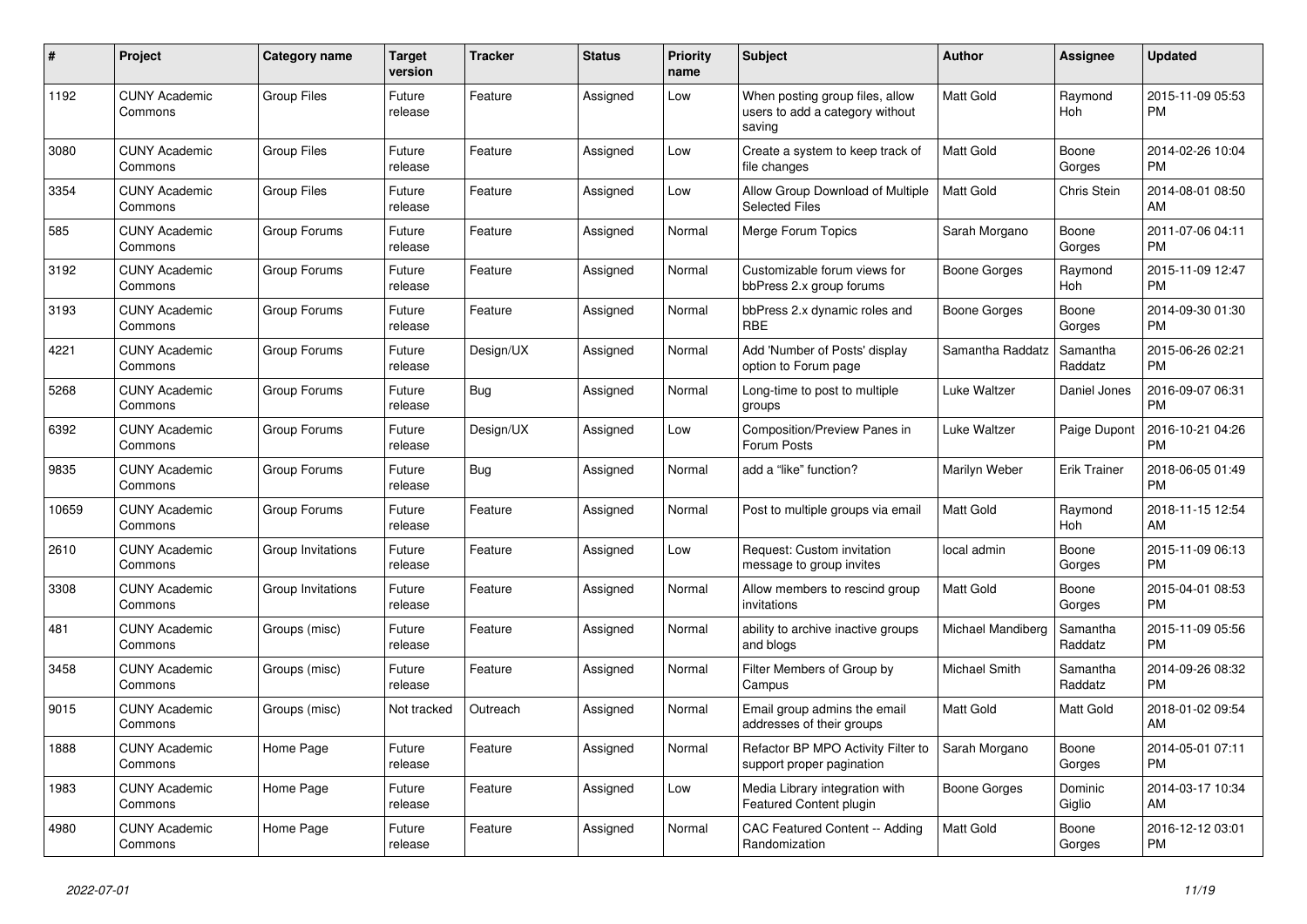| #    | Project                         | <b>Category name</b>           | <b>Target</b><br>version | <b>Tracker</b> | <b>Status</b> | <b>Priority</b><br>name | <b>Subject</b>                                                                             | <b>Author</b>    | <b>Assignee</b>     | <b>Updated</b>                |
|------|---------------------------------|--------------------------------|--------------------------|----------------|---------------|-------------------------|--------------------------------------------------------------------------------------------|------------------|---------------------|-------------------------------|
| 6995 | <b>CUNY Academic</b><br>Commons | Home Page                      | Not tracked              | Bug            | Assigned      | Normal                  | member filter on homepage not<br>working                                                   | Matt Gold        | Raymond<br>Hoh      | 2016-12-11 09:46<br><b>PM</b> |
| 3230 | <b>CUNY Academic</b><br>Commons | Internal Tools and<br>Workflow | Not tracked              | Feature        | Assigned      | High                    | Scripts for quicker<br>provisioning/updating of<br>development environments                | Boone Gorges     | Boone<br>Gorges     | 2016-01-26 04:54<br>PM        |
| 5234 | <b>CUNY Academic</b><br>Commons | Membership                     | Future<br>release        | Feature        | Assigned      | Normal                  | Write Unconfirmed patch for WP                                                             | Boone Gorges     | Boone<br>Gorges     | 2016-10-24 11:18<br>AM        |
| 3330 | <b>CUNY Academic</b><br>Commons | My Commons                     | Future<br>release        | Feature        | Assigned      | Normal                  | "Commons Information" tool                                                                 | Boone Gorges     | Chris Stein         | 2014-09-22 08:46<br><b>PM</b> |
| 3517 | <b>CUNY Academic</b><br>Commons | My Commons                     | Future<br>release        | Feature        | Assigned      | Normal                  | Mute/Unmute My Commons<br>updates                                                          | <b>Matt Gold</b> | Raymond<br>Hoh      | 2015-11-09 01:19<br><b>PM</b> |
| 3536 | <b>CUNY Academic</b><br>Commons | My Commons                     | Future<br>release        | Feature        | Assigned      | Normal                  | Infinite Scroll on My Commons<br>page                                                      | <b>Matt Gold</b> | Raymond<br>Hoh      | 2015-04-13 04:42<br><b>PM</b> |
| 3577 | <b>CUNY Academic</b><br>Commons | My Commons                     | Future<br>release        | Design/UX      | Assigned      | Normal                  | Replies to items in My Commons                                                             | <b>Matt Gold</b> | Raymond<br>Hoh      | 2015-04-09 05:19<br><b>PM</b> |
| 9028 | <b>CUNY Academic</b><br>Commons | Onboarding                     | Future<br>release        | Feature        | Assigned      | Normal                  | suggest groups to new members<br>during the registration process                           | Matt Gold        | Chris Stein         | 2018-10-24 12:34<br><b>PM</b> |
| 9895 | <b>CUNY Academic</b><br>Commons | Onboarding                     | Future<br>release        | Feature        | Assigned      | Normal                  | Add "Accept Invitation"<br>link/button/function to Group<br>and/or Site invitation emails? | Luke Waltzer     | Boone<br>Gorges     | 2018-06-07 12:42<br><b>PM</b> |
| 5955 | <b>CUNY Academic</b><br>Commons | Outreach                       | Future<br>release        | Feature        | Assigned      | Normal                  | Create auto-newsletter for<br>commons members                                              | <b>Matt Gold</b> | Luke Waltzer        | 2016-08-30 10:34<br>AM        |
| 2013 | <b>CUNY Academic</b><br>Commons | Public Portfolio               | Future<br>release        | Feature        | Assigned      | Low                     | Have Profile Privacy Options show   Matt Gold<br>up only for filled-in fields              |                  | Boone<br>Gorges     | 2015-11-09 06:09<br><b>PM</b> |
| 2832 | <b>CUNY Academic</b><br>Commons | <b>Public Portfolio</b>        | Future<br>release        | Feature        | Assigned      | Normal                  | Improve interface for (not)<br>auto-linking profile fields                                 | Boone Gorges     | Chris Stein         | 2015-01-05 08:52<br><b>PM</b> |
| 2881 | <b>CUNY Academic</b><br>Commons | <b>Public Portfolio</b>        | Future<br>release        | Feature        | Assigned      | Normal                  | Redesign the UX for Profiles                                                               | Chris Stein      | Chris Stein         | 2016-10-13 12:45<br><b>PM</b> |
| 3042 | <b>CUNY Academic</b><br>Commons | <b>Public Portfolio</b>        | Future<br>release        | Feature        | Assigned      | Normal                  | Browsing member interests                                                                  | <b>Matt Gold</b> | Boone<br>Gorges     | 2015-03-21 09:04<br><b>PM</b> |
| 3220 | <b>CUNY Academic</b><br>Commons | <b>Public Portfolio</b>        | Future<br>release        | Feature        | Assigned      | Normal                  | Add indent/outdent option to<br>Formatting Buttons on Profile<br>Page                      | <b>Matt Gold</b> | Boone<br>Gorges     | 2014-05-21 10:39<br><b>PM</b> |
| 3768 | <b>CUNY Academic</b><br>Commons | <b>Public Portfolio</b>        | Future<br>release        | Feature        | Assigned      | Normal                  | Institutions/Past positions on<br>public portfolios                                        | <b>Matt Gold</b> | Boone<br>Gorges     | 2018-04-23 10:44<br>AM        |
| 3770 | <b>CUNY Academic</b><br>Commons | <b>Public Portfolio</b>        | Future<br>release        | Feature        | Assigned      | Normal                  | Improve Layout/Formatting of<br>Positions Area on Public Portfolios                        | <b>Matt Gold</b> | Chris Stein         | 2015-04-01 09:17<br><b>PM</b> |
| 4404 | <b>CUNY Academic</b><br>Commons | <b>Public Portfolio</b>        | Future<br>release        | Design/UX      | Assigned      | Normal                  | Change color of permissions info<br>on portfolio editing interface                         | <b>Matt Gold</b> | Samantha<br>Raddatz | 2015-08-11 05:28<br>PM        |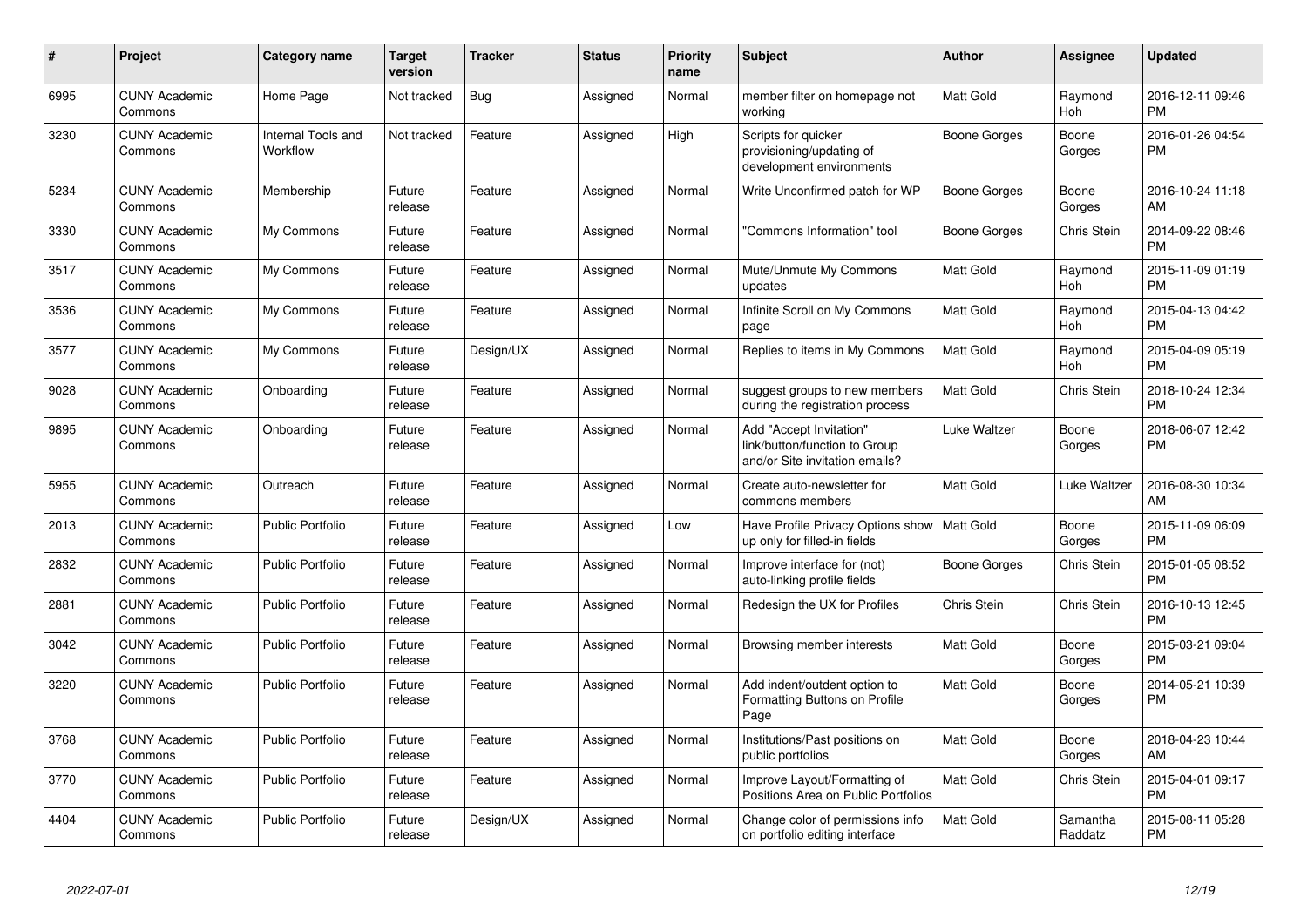| #    | Project                         | <b>Category name</b>    | <b>Target</b><br>version | <b>Tracker</b> | <b>Status</b> | Priority<br>name | <b>Subject</b>                                                        | <b>Author</b>    | Assignee            | <b>Updated</b>                |
|------|---------------------------------|-------------------------|--------------------------|----------------|---------------|------------------|-----------------------------------------------------------------------|------------------|---------------------|-------------------------------|
| 5827 | <b>CUNY Academic</b><br>Commons | <b>Public Portfolio</b> | Future<br>release        | Bug            | Assigned      | Normal           | Academic Interests square bracket<br>links not working                | scott voth       | Chris Stein         | 2016-08-11 11:59<br><b>PM</b> |
| 3510 | <b>CUNY Academic</b><br>Commons | Publicity               | 1.7                      | Publicity      | Assigned      | Normal           | Post on the News Blog re: 'My<br>Commons'                             | Micki Kaufman    | Sarah<br>Morgano    | 2014-10-15 11:18<br>AM        |
| 3511 | <b>CUNY Academic</b><br>Commons | Publicity               | 1.7                      | Publicity      | Assigned      | Normal           | Social media for 1.7                                                  | Micki Kaufman    | Sarah<br>Morgano    | 2014-10-14 03:32<br><b>PM</b> |
| 6115 | <b>CUNY Academic</b><br>Commons | Publicity               | Not tracked              | Feature        | Assigned      | Normal           | create digital signage for GC                                         | Matt Gold        | scott voth          | 2016-10-11 10:09<br><b>PM</b> |
| 940  | <b>CUNY Academic</b><br>Commons | Redmine                 | Future<br>release        | Feature        | Assigned      | Low              | Communication with users after<br>releases                            | <b>Matt Gold</b> | Dominic<br>Giglio   | 2012-09-09 04:36<br><b>PM</b> |
| 370  | <b>CUNY Academic</b><br>Commons | Registration            | Future<br>release        | Feature        | Assigned      | High             | <b>Guest Accounts</b>                                                 | Matt Gold        | Matt Gold           | 2015-04-09 09:33<br><b>PM</b> |
| 5225 | <b>CUNY Academic</b><br>Commons | Registration            | Future<br>release        | Feature        | Assigned      | Normal           | On-boarding Issues                                                    | Luke Waltzer     | Samantha<br>Raddatz | 2016-02-12 02:58<br><b>PM</b> |
| 6671 | <b>CUNY Academic</b><br>Commons | Reply By Email          | Not tracked              | Bug            | Assigned      | Normal           | "Post too often" RBE error<br>message                                 | <b>Matt Gold</b> | Raymond<br>Hoh      | 2016-11-11 09:55<br>AM        |
| 8976 | <b>CUNY Academic</b><br>Commons | Reply By Email          | Not tracked              | Feature        | Assigned      | Normal           | Package RBE new topics posting?                                       | <b>Matt Gold</b> | Raymond<br>Hoh      | 2017-12-04 02:34<br><b>PM</b> |
| 3002 | <b>CUNY Academic</b><br>Commons | Search                  | Future<br>release        | Feature        | Assigned      | Normal           | Overhaul CAC search by using<br>external search appliance             | Boone Gorges     | Boone<br>Gorges     | 2020-07-15 03:05<br><b>PM</b> |
| 3662 | <b>CUNY Academic</b><br>Commons | <b>SEO</b>              | Future<br>release        | Feature        | Assigned      | Normal           | Duplicate Content/SEO/Google<br>issues                                | Matt Gold        | Raymond<br>Hoh      | 2015-04-13 04:37<br><b>PM</b> |
| 8898 | <b>CUNY Academic</b><br>Commons | Social Paper            | Not tracked              | Feature        | Assigned      | Normal           | Usage data on docs and social<br>paper                                | Matt Gold        | Matt Gold           | 2017-11-16 11:32<br>AM        |
| 6426 | <b>CUNY Academic</b><br>Commons | Spam/Spam<br>Prevention | Future<br>release        | Feature        | Assigned      | Normal           | Force captcha on all comments?                                        | Matt Gold        | <b>Tahir Butt</b>   | 2016-10-24 02:06<br><b>PM</b> |
| 8666 | <b>CUNY Academic</b><br>Commons | Teaching                | Not tracked              | Documentation  | Assigned      | Normal           | Create Teaching on the Commons<br>Resource Page                       | Matt Gold        | Laurie Hurson       | 2019-09-23 03:16<br><b>PM</b> |
| 3090 | <b>CUNY Academic</b><br>Commons | Twitter page            | Future<br>release        | Feature        | Assigned      | Normal           | Prevent Retweets from showing<br>up on Commons twitter page           | Matt Gold        | Tahir Butt          | 2016-10-24 11:31<br>AM        |
| 3473 | <b>CUNY Academic</b><br>Commons | <b>User Experience</b>  | Future<br>release        | Feature        | Assigned      | Normal           | Commons profile: Add help info<br>about "Positions" replacing "title" | Keith Miyake     | Samantha<br>Raddatz | 2015-11-09 02:28<br><b>PM</b> |
| 4661 | <b>CUNY Academic</b><br>Commons | User Experience         | Future<br>release        | Bug            | Assigned      | Normal           | <b>Simplify Events text</b>                                           | <b>Matt Gold</b> | Samantha<br>Raddatz | 2015-10-02 09:06<br><b>PM</b> |
| 5316 | <b>CUNY Academic</b><br>Commons | User Experience         | Future<br>release        | Feature        | Assigned      | Normal           | Prompt user email address<br>updates                                  | <b>Matt Gold</b> | Stephen Real        | 2016-12-21 03:30<br><b>PM</b> |
| 6298 | CUNY Academic<br>Commons        | User Experience         | Not tracked              | Design/UX      | Assigned      | Normal           | Examine data from survey                                              | <b>Matt Gold</b> | Margaret<br>Galvan  | 2016-10-14 12:16<br><b>PM</b> |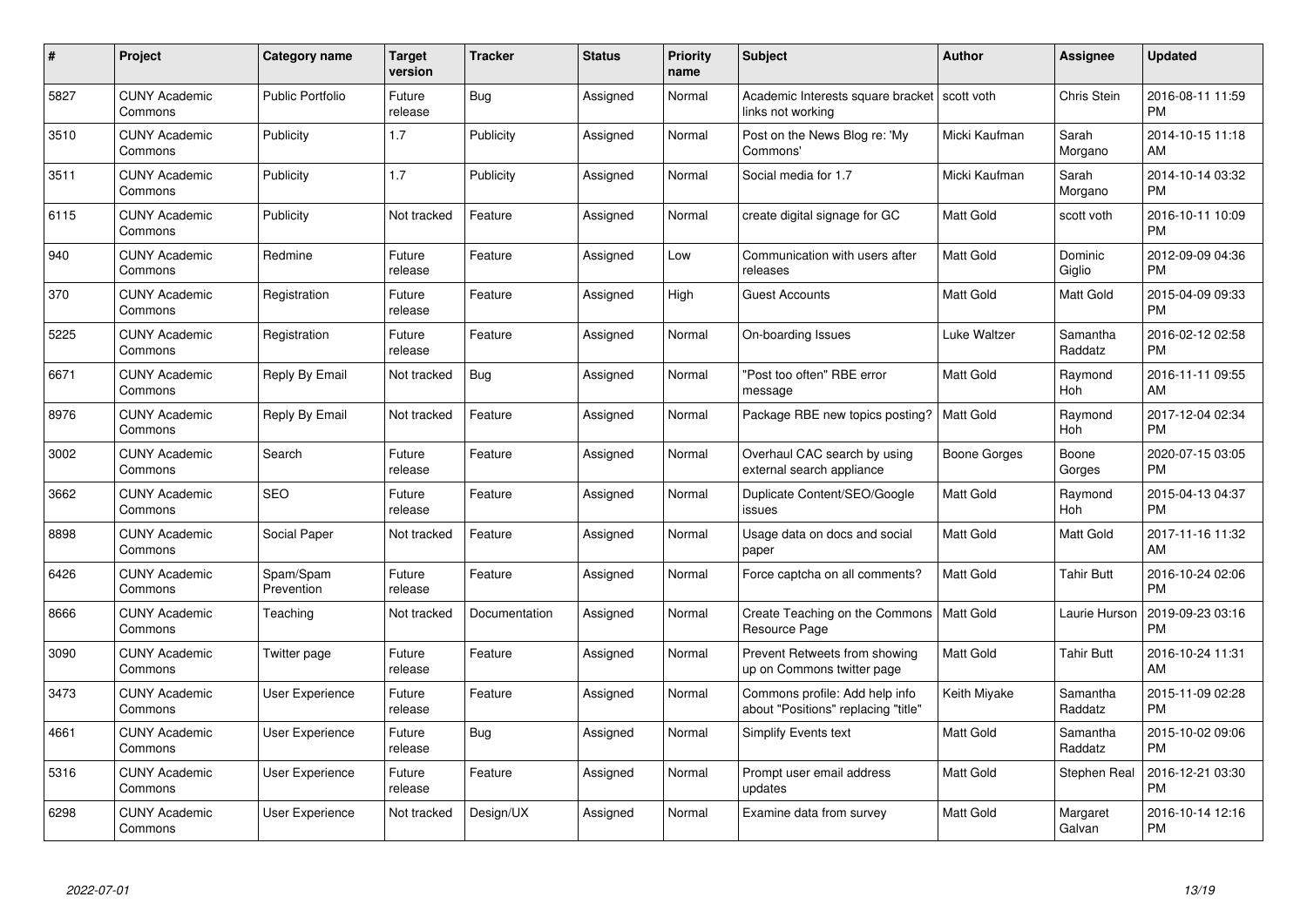| #     | <b>Project</b>                  | Category name            | <b>Target</b><br>version | <b>Tracker</b> | <b>Status</b> | <b>Priority</b><br>name | <b>Subject</b>                                                                            | <b>Author</b>           | Assignee            | <b>Updated</b>                |
|-------|---------------------------------|--------------------------|--------------------------|----------------|---------------|-------------------------|-------------------------------------------------------------------------------------------|-------------------------|---------------------|-------------------------------|
| 9941  | <b>CUNY Academic</b><br>Commons | Wiki                     | Not tracked              | Support        | Assigned      | Normal                  | Wiki functionality                                                                        | <b>Matt Gold</b>        | Boone<br>Gorges     | 2018-06-26 10:57<br>AM        |
| 287   | <b>CUNY Academic</b><br>Commons | WordPress (misc)         | Future<br>release        | Feature        | Assigned      | Normal                  | Create troubleshooting tool for<br>account sign-up                                        | <b>Matt Gold</b>        | Boone<br>Gorges     | 2015-11-09 06:17<br><b>PM</b> |
| 365   | <b>CUNY Academic</b><br>Commons | WordPress (misc)         | Future<br>release        | Feature        | Assigned      | Normal                  | <b>Create Mouseover Tooltips</b><br>throughout Site                                       | <b>Matt Gold</b>        | Chris Stein         | 2015-11-09 06:18<br><b>PM</b> |
| 636   | <b>CUNY Academic</b><br>Commons | WordPress (misc)         | Not tracked              | Support        | Assigned      | Normal                  | Create Lynda.com-like Table of<br>Contents for Prospective Tutorial<br><b>Screencasts</b> | <b>Matt Gold</b>        | scott voth          | 2016-02-23 03:12<br><b>PM</b> |
| 1105  | <b>CUNY Academic</b><br>Commons | WordPress (misc)         | Future<br>release        | Feature        | Assigned      | Normal                  | Rephrase Blog Privacy Options                                                             | <b>Matt Gold</b>        | Samantha<br>Raddatz | 2015-11-09 06:19<br><b>PM</b> |
| 1508  | <b>CUNY Academic</b><br>Commons | WordPress (misc)         | Future<br>release        | Feature        | Assigned      | Normal                  | Share login cookies across<br>mapped domains                                              | Boone Gorges            | Boone<br>Gorges     | 2012-07-02 12:12<br><b>PM</b> |
| 2167  | <b>CUNY Academic</b><br>Commons | WordPress (misc)         | Future<br>release        | Bug            | Assigned      | Normal                  | <b>CAC-Livestream Plugin Issues</b>                                                       | <b>Michael Smith</b>    | Dominic<br>Giglio   | 2015-01-02 03:06<br><b>PM</b> |
| 2175  | <b>CUNY Academic</b><br>Commons | WordPress (misc)         | Not tracked              | Support        | Assigned      | Normal                  | Subscibe 2 vs. Jetpack<br>subscription options                                            | local admin             | Matt Gold           | 2016-01-26 04:58<br><b>PM</b> |
| 3759  | <b>CUNY Academic</b><br>Commons | WordPress (misc)         | Future<br>release        | Feature        | Assigned      | Normal                  | Review Interface for Adding Users<br>to Blogs                                             | Matt Gold               | Boone<br>Gorges     | 2015-03-24 05:52<br><b>PM</b> |
| 4388  | <b>CUNY Academic</b><br>Commons | WordPress (misc)         | Future<br>release        | Bug            | Assigned      | Normal                  | Repeated request for<br>authentication.                                                   | Alice.Lynn<br>McMichael | Raymond<br>Hoh      | 2015-08-11 07:35<br><b>PM</b> |
| 497   | <b>CUNY Academic</b><br>Commons | <b>WordPress Plugins</b> | Future<br>release        | Feature        | Assigned      | Normal                  | Drag and Drop Ordering on<br><b>Gallery Post Plugin</b>                                   | <b>Matt Gold</b>        | Ron Rennick         | 2015-11-09 06:18<br><b>PM</b> |
| 658   | <b>CUNY Academic</b><br>Commons | <b>WordPress Plugins</b> | Future<br>release        | Feature        | Assigned      | Normal                  | Rebulid Sitewide Tag Suggestion                                                           | <b>Matt Gold</b>        | Boone<br>Gorges     | 2015-01-05 08:47<br><b>PM</b> |
| 1562  | <b>CUNY Academic</b><br>Commons | <b>WordPress Plugins</b> | Future<br>release        | Feature        | Assigned      | Low                     | Play with NYT Collaborative<br><b>Authoring Tool</b>                                      | <b>Matt Gold</b>        | Boone<br>Gorges     | 2015-01-05 08:47<br><b>PM</b> |
| 2223  | <b>CUNY Academic</b><br>Commons | <b>WordPress Plugins</b> | Future<br>release        | Feature        | Assigned      | Low                     | Add Participad to the CUNY<br><b>Academic Commons</b>                                     | <b>Matt Gold</b>        | Boone<br>Gorges     | 2014-09-17 10:03<br><b>PM</b> |
| 8078  | <b>CUNY Academic</b><br>Commons | <b>WordPress Plugins</b> | Future<br>release        | System Upgrade | Assigned      | Normal                  | <b>CommentPress Updates</b>                                                               | Margaret Galvan         | Christian<br>Wach   | 2017-05-08 03:49<br><b>PM</b> |
| 13946 | <b>CUNY Academic</b><br>Commons | <b>WordPress Plugins</b> | 2.1.0                    | Support        | Assigned      | Normal                  | <b>Custom Embed handler For</b><br>OneDrive files                                         | scott voth              | Raymond<br>Hoh      | 2022-05-26 10:46<br>AM        |
| 412   | <b>CUNY Academic</b><br>Commons | <b>WordPress Themes</b>  | Future<br>release        | Feature        | Assigned      | Normal                  | <b>Featured Themes</b>                                                                    | <b>Matt Gold</b>        | Dominic<br>Giglio   | 2015-01-05 08:44<br><b>PM</b> |
| 3492  | <b>CUNY Academic</b><br>Commons | <b>WordPress Themes</b>  | Future<br>release        | Support        | Assigned      | Normal                  | Add CBOX theme to the<br>Commons                                                          | scott voth              | Raymond<br>Hoh      | 2014-10-08 05:55<br><b>PM</b> |
| 4986  | <b>CUNY Academic</b><br>Commons | ZenDesk                  | Not tracked              | Support        | Assigned      | Normal                  | Prepare documentation for<br>Zendesk re web widget                                        | <b>Matt Gold</b>        | Samantha<br>Raddatz | 2016-02-25 03:09<br><b>PM</b> |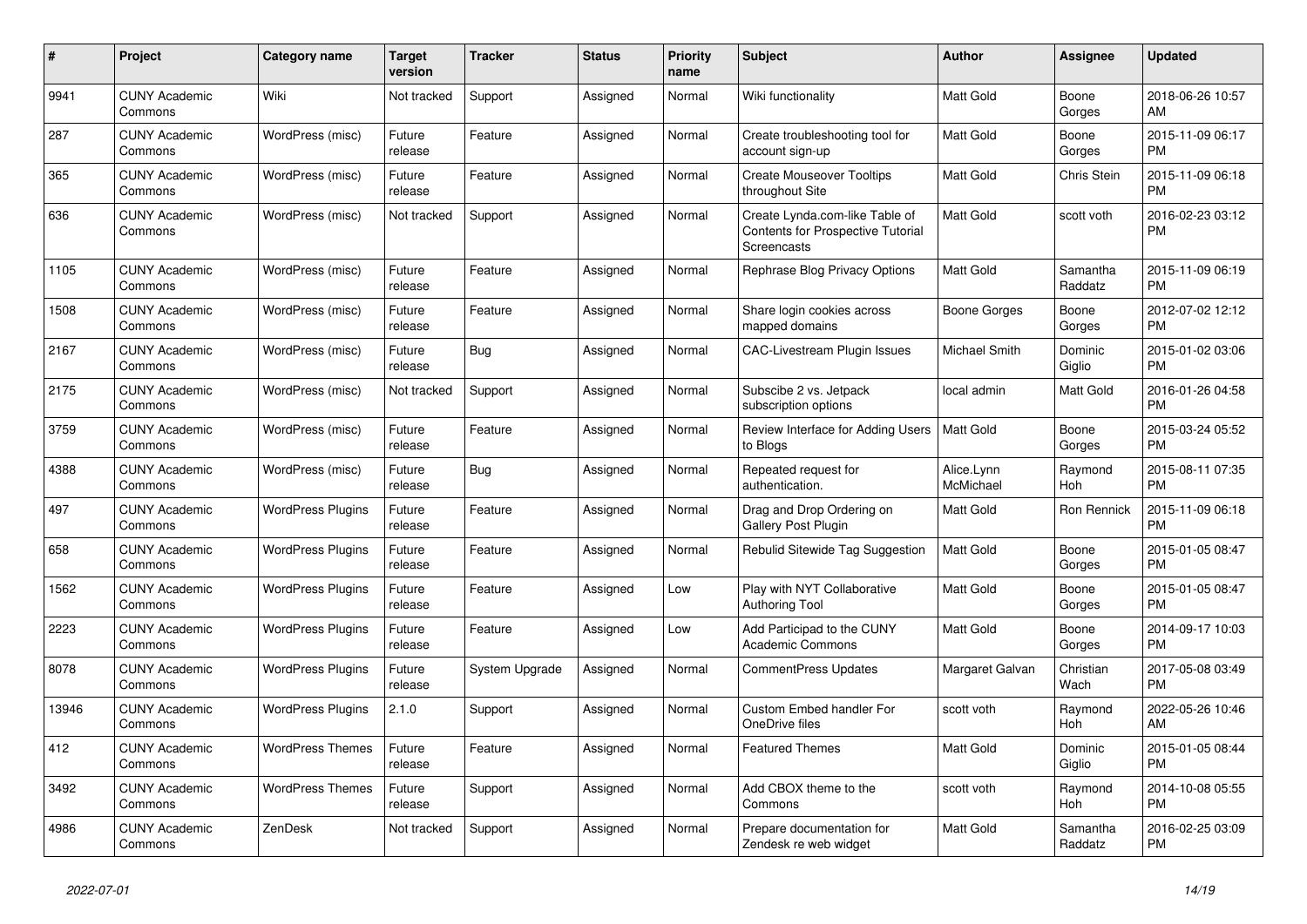| #     | Project                         | <b>Category name</b>     | <b>Target</b><br>version | <b>Tracker</b> | <b>Status</b>        | <b>Priority</b><br>name | <b>Subject</b>                                                  | <b>Author</b>    | <b>Assignee</b> | <b>Updated</b>                |
|-------|---------------------------------|--------------------------|--------------------------|----------------|----------------------|-------------------------|-----------------------------------------------------------------|------------------|-----------------|-------------------------------|
| 11848 | <b>CUNY Academic</b><br>Commons |                          | Not tracked              | Support        | Hold                 | Normal                  | a Dean of Faculty wants to share<br>a large file                | Marilyn Weber    |                 | 2019-09-24 08:44<br>AM        |
| 13912 | <b>CUNY Academic</b><br>Commons |                          | Not tracked              | Feature        | Hold                 | Low                     | posting "missed schedule"                                       | Marilyn Weber    |                 | 2021-02-23 10:46<br>AM        |
| 16092 | <b>CUNY Academic</b><br>Commons |                          | Future<br>release        | Feature        | Hold                 | Normal                  | Don't show main site in Site<br>search results                  | Boone Gorges     | Boone<br>Gorges | 2022-05-17 03:12<br><b>PM</b> |
| 9060  | <b>CUNY Academic</b><br>Commons | Commons In A Box         | Not tracked              | Bug            | Hold                 | Normal                  | Problems with CBox image library<br>upload                      | Lisa Rhody       | Raymond<br>Hoh  | 2018-01-10 03:26<br><b>PM</b> |
| 8756  | <b>CUNY Academic</b><br>Commons | Group Blogs              | Future<br>release        | Feature        | Hold                 | Normal                  | Connect multiple blogs to one<br>group?                         | Matt Gold        | Boone<br>Gorges | 2017-09-30 10:42<br>AM        |
| 3369  | <b>CUNY Academic</b><br>Commons | Reply By Email           | Not tracked              | Outreach       | Hold                 | Normal                  | Release reply by email to WP<br>plugin directory                | <b>Matt Gold</b> | Raymond<br>Hoh  | 2016-03-01 12:46<br><b>PM</b> |
| 8991  | <b>CUNY Academic</b><br>Commons | Reply By Email           | Not tracked              | Bug            | Hold                 | Normal                  | RBE duplicate email message<br>issue                            | Matt Gold        | Raymond<br>Hoh  | 2018-02-18 08:53<br><b>PM</b> |
| 14113 | <b>CUNY Academic</b><br>Commons | WordPress (misc)         | Future<br>release        | Bug            | Hold                 | Normal                  | Block Editor Not Working on this<br>page - Json error           | scott voth       | Boone<br>Gorges | 2021-03-05 11:01<br>AM        |
| 3939  | <b>CUNY Academic</b><br>Commons | <b>WordPress Plugins</b> | Future<br>release        | <b>Bug</b>     | Hold                 | Normal                  | Activity stream support for<br>Co-Authors Plus plugin           | Raymond Hoh      | Raymond<br>Hoh  | 2015-11-09 06:13<br><b>PM</b> |
| 6644  | <b>CUNY Academic</b><br>Commons |                          | Not tracked              | <b>Bug</b>     | Reporter<br>Feedback | High                    | White Screen at Login Pge                                       | Luke Waltzer     | Raymond<br>Hoh  | 2016-11-21 10:34<br>PM        |
| 9207  | <b>CUNY Academic</b><br>Commons |                          | Future<br>release        | Support        | Reporter<br>Feedback | Normal                  | display dashboards made in<br>Tableau?                          | Marilyn Weber    | Boone<br>Gorges | 2018-04-10 10:42<br>AM        |
| 10262 | <b>CUNY Academic</b><br>Commons |                          | Not tracked              | Bug            | Reporter<br>Feedback | Normal                  | Newsletter Plugin: Broken Image<br>at Bottom of All Newsletters | Mark Webb        | Raymond<br>Hoh  | 2018-08-30 05:17<br><b>PM</b> |
| 10657 | <b>CUNY Academic</b><br>Commons |                          | Not tracked              | Support        | Reporter<br>Feedback | Normal                  | child theme problems                                            | Marilyn Weber    |                 | 2018-11-08 01:19<br><b>PM</b> |
| 10678 | <b>CUNY Academic</b><br>Commons |                          | Not tracked              | Bug            | Reporter<br>Feedback | High                    | Newsletter Plugin Not Sending<br><b>Out Newsletters</b>         | Mark Webb        | Boone<br>Gorges | 2019-09-16 09:38<br><b>PM</b> |
| 11131 | <b>CUNY Academic</b><br>Commons |                          | Future<br>release        | Feature        | Reporter<br>Feedback | Normal                  | <b>Image Annotation Plugins</b>                                 | Laurie Hurson    |                 | 2019-02-26 11:33<br>AM        |
| 11149 | <b>CUNY Academic</b><br>Commons |                          | Not tracked              | Support        | Reporter<br>Feedback | Normal                  | comments getting blocked                                        | Marilyn Weber    | Raymond<br>Hoh  | 2019-03-26 11:40<br>AM        |
| 11509 | <b>CUNY Academic</b><br>Commons |                          | Not tracked              | Support        | Reporter<br>Feedback | Normal                  | deleted Page causing a Menu<br>problem?                         | Marilyn Weber    |                 | 2019-06-04 09:54<br><b>AM</b> |
| 11771 | <b>CUNY Academic</b><br>Commons |                          | Not tracked              | Support        | Reporter<br>Feedback | Normal                  | post displays in sections                                       | Marilyn Weber    |                 | 2019-08-20 10:34<br>AM        |
| 11787 | <b>CUNY Academic</b><br>Commons |                          | Not tracked              | Support        | Reporter<br>Feedback | Normal                  | automated comments notifications<br>on ZenDesk                  | Marilyn Weber    |                 | 2019-08-26 06:18<br>PM        |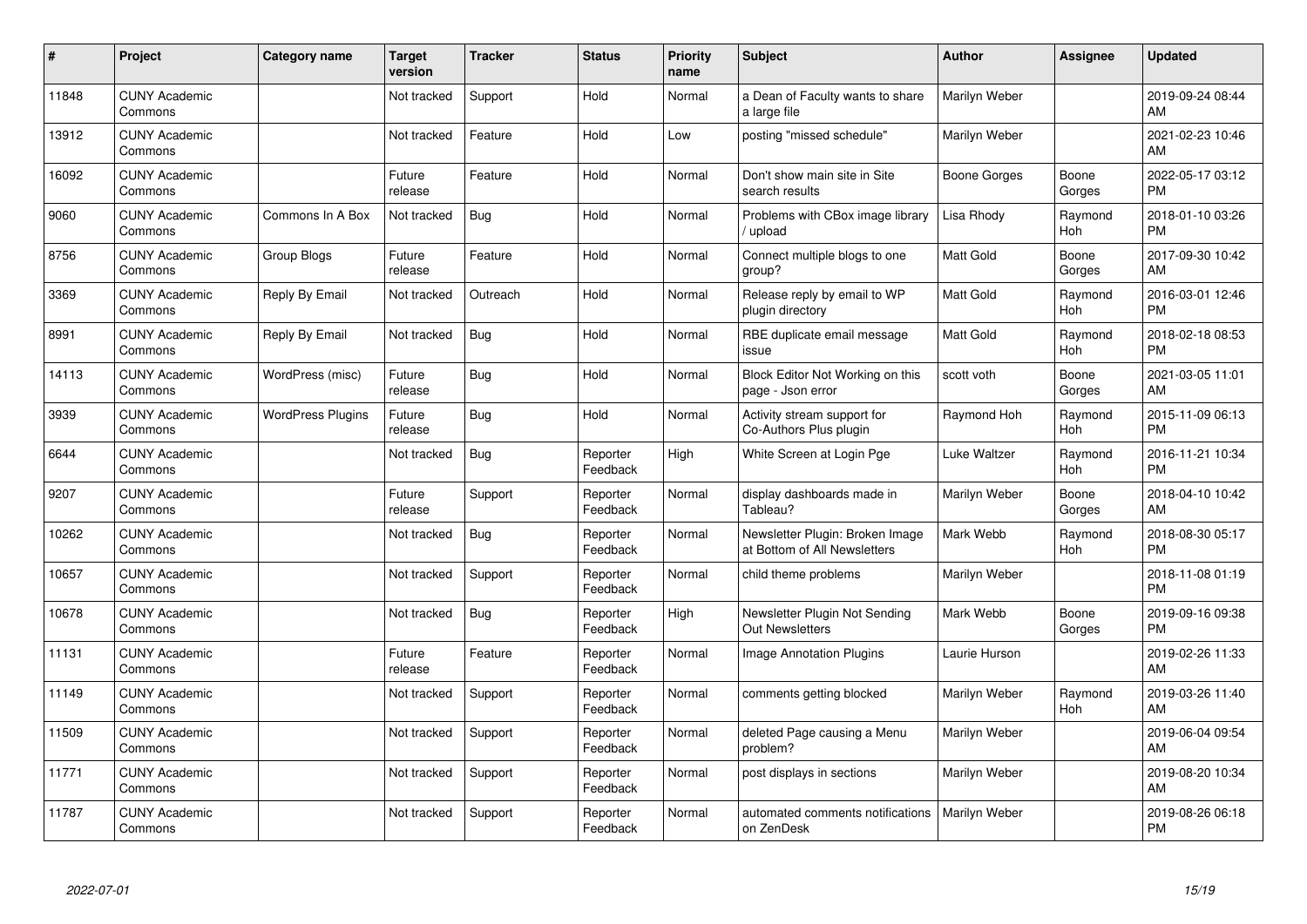| #     | Project                         | <b>Category name</b> | <b>Target</b><br>version | <b>Tracker</b> | <b>Status</b>        | <b>Priority</b><br>name | <b>Subject</b>                                                    | <b>Author</b>        | <b>Assignee</b> | <b>Updated</b>                |
|-------|---------------------------------|----------------------|--------------------------|----------------|----------------------|-------------------------|-------------------------------------------------------------------|----------------------|-----------------|-------------------------------|
| 12004 | <b>CUNY Academic</b><br>Commons |                      | Not tracked              | Support        | Reporter<br>Feedback | Normal                  | Notifications for spam blog<br>comments                           | Gina Cherry          | Raymond<br>Hoh  | 2019-11-01 12:05<br><b>PM</b> |
| 12198 | <b>CUNY Academic</b><br>Commons |                      | Not tracked              | Bug            | Reporter<br>Feedback | Normal                  | Duplicate listing in My Sites                                     | Tom Harbison         |                 | 2019-12-09 05:50<br><b>PM</b> |
| 12484 | <b>CUNY Academic</b><br>Commons |                      | Not tracked              | Support        | Reporter<br>Feedback | Normal                  | Sign up Code for COIL Course<br>starting in March                 | Laurie Hurson        | Matt Gold       | 2020-03-02 02:26<br><b>PM</b> |
| 13034 | <b>CUNY Academic</b><br>Commons |                      | Not tracked              | Support        | Reporter<br>Feedback | Normal                  | a site is asking people to join the<br>Commons to get a download  | Marilyn Weber        |                 | 2020-07-12 07:23<br>AM        |
| 13255 | <b>CUNY Academic</b><br>Commons |                      | Not tracked              | Support        | Reporter<br>Feedback | Normal                  | Accessibility problems                                            | Marilyn Weber        |                 | 2020-09-01 05:48<br><b>PM</b> |
| 14398 | <b>CUNY Academic</b><br>Commons |                      | Not tracked              | Support        | Reporter<br>Feedback | Normal                  | Events plug-in notification problem                               | <b>Marilyn Weber</b> |                 | 2021-05-11 11:21<br>AM        |
| 14504 | <b>CUNY Academic</b><br>Commons |                      | Not tracked              | Publicity      | Reporter<br>Feedback | Normal                  | Adding showcases to home page<br>menu                             | Laurie Hurson        | Boone<br>Gorges | 2022-01-19 03:26<br><b>PM</b> |
| 14538 | <b>CUNY Academic</b><br>Commons |                      | Not tracked              | Support        | Reporter<br>Feedback | Normal                  | <b>Weebly To Commons</b>                                          | Laurie Hurson        |                 | 2021-09-14 10:47<br>AM        |
| 14629 | <b>CUNY Academic</b><br>Commons |                      | Not tracked              | Bug            | Reporter<br>Feedback | Normal                  | Possible Post Order Bug?                                          | <b>Syelle Graves</b> |                 | 2021-09-14 10:47<br>AM        |
| 14784 | <b>CUNY Academic</b><br>Commons |                      |                          | Support        | Reporter<br>Feedback | Normal                  | User report of logo problem when<br>using Customizer theme        | <b>Marilyn Weber</b> |                 | 2021-09-17 10:25<br>AM        |
| 14842 | <b>CUNY Academic</b><br>Commons |                      | Not tracked              | Support        | Reporter<br>Feedback | Normal                  | Question about widgets and block<br>editor                        | Gina Cherry          |                 | 2021-10-06 03:01<br><b>PM</b> |
| 14900 | <b>CUNY Academic</b><br>Commons |                      | Not tracked              | Support        | Reporter<br>Feedback | Normal                  | previous theme?                                                   | Marilyn Weber        |                 | 2021-10-25 10:31<br>AM        |
| 15169 | <b>CUNY Academic</b><br>Commons |                      | 2.0.3                    | Support        | Reporter<br>Feedback | Normal                  | new Prelude website zipfiles for<br>custom theme and other files. | Marilyn Weber        |                 | 2022-06-29 11:32<br>AM        |
| 15176 | <b>CUNY Academic</b><br>Commons |                      | Not tracked              | Support        | Reporter<br>Feedback | Normal                  | Archiving Q Writing & Old<br>Wordpress Sites on the Commons       | Laurie Hurson        |                 | 2022-02-08 10:28<br><b>AM</b> |
| 15260 | <b>CUNY Academic</b><br>Commons |                      |                          | Support        | Reporter<br>Feedback | Normal                  | Diacritical markings   European<br><b>Stages</b>                  | Marilyn Weber        |                 | 2022-02-04 08:16<br><b>AM</b> |
| 15370 | <b>CUNY Academic</b><br>Commons |                      |                          | Support        | Reporter<br>Feedback | Normal                  | All-in-One Event Calendar?                                        | Marilyn Weber        |                 | 2022-02-17 11:03<br>AM        |
| 15613 | <b>CUNY Academic</b><br>Commons |                      | 2.0.3                    | Feature        | Reporter<br>Feedback | Normal                  | Adding "Passster" plugin                                          | Laurie Hurson        |                 | 2022-06-29 11:32<br><b>AM</b> |
| 15655 | <b>CUNY Academic</b><br>Commons |                      | 2.0.3                    | Support        | Reporter<br>Feedback | Normal                  | Event Aggregator plugin?                                          | Marilyn Weber        |                 | 2022-06-29 11:32<br>AM        |
| 15923 | <b>CUNY Academic</b><br>Commons |                      | Not tracked              | Feature        | Reporter<br>Feedback | Normal                  | <b>Bellows Plugin Adjustments</b>                                 | Laurie Hurson        |                 | 2022-04-20 10:10<br>AM        |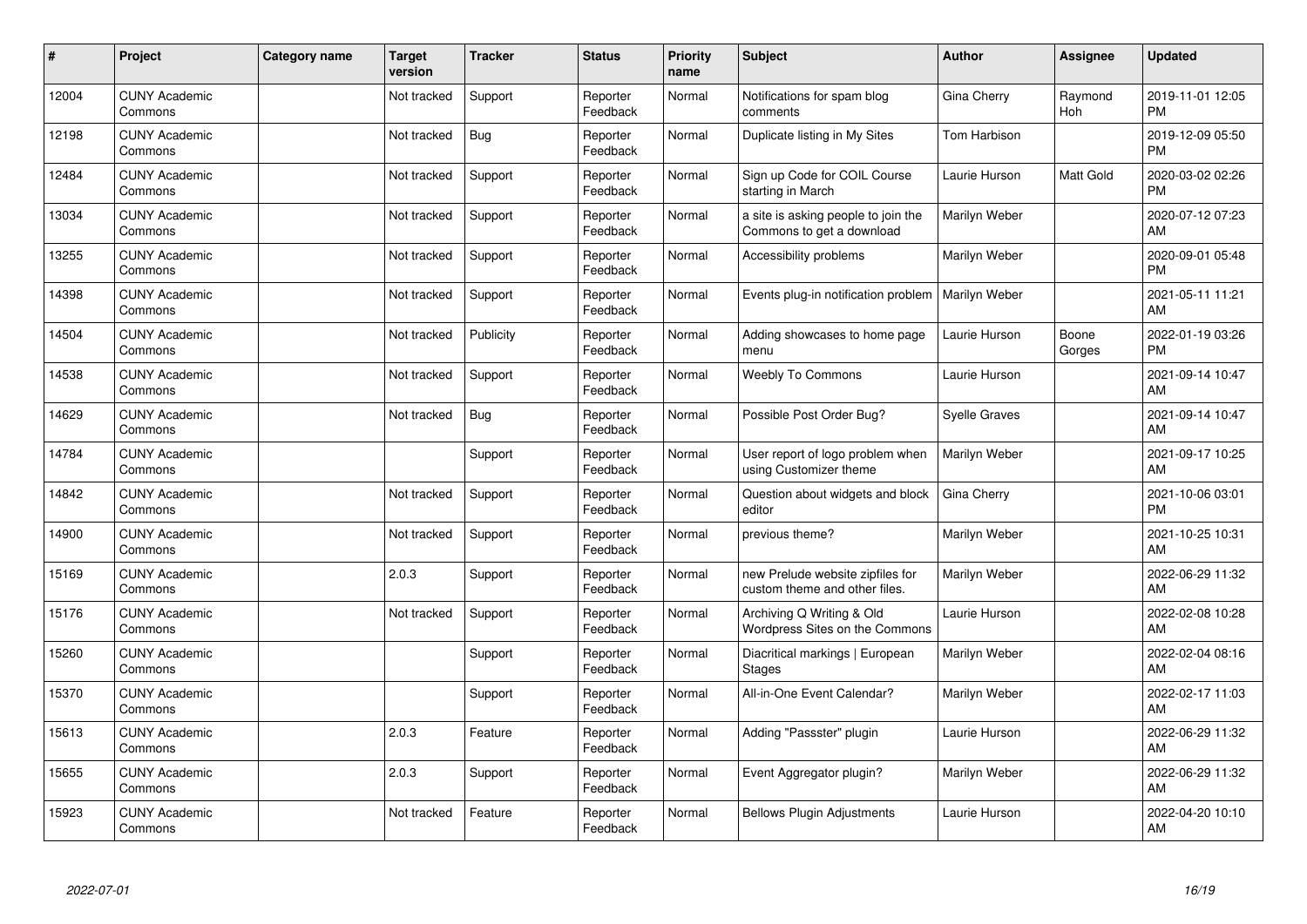| #     | Project                         | <b>Category name</b>       | <b>Target</b><br>version | <b>Tracker</b> | <b>Status</b>        | Priority<br>name | <b>Subject</b>                                        | <b>Author</b>           | <b>Assignee</b>     | <b>Updated</b>                |
|-------|---------------------------------|----------------------------|--------------------------|----------------|----------------------|------------------|-------------------------------------------------------|-------------------------|---------------------|-------------------------------|
| 16099 | <b>CUNY Academic</b><br>Commons |                            |                          | Support        | Reporter<br>Feedback | Normal           | request for Newsletter Glue                           | Marilyn Weber           |                     | 2022-05-13 12:14<br><b>PM</b> |
| 16110 | <b>CUNY Academic</b><br>Commons |                            |                          | Support        | Reporter<br>Feedback | Normal           | remove Creative Commons<br>license from pages?        | Marilyn Weber           | Raymond<br>Hoh      | 2022-05-17 06:11<br><b>PM</b> |
| 16290 | <b>CUNY Academic</b><br>Commons |                            |                          | Feature        | Reporter<br>Feedback | Normal           | Add Table Of Contents Block<br>plug-in                | Raffi<br>Khatchadourian |                     | 2022-06-24 10:26<br>AM        |
| 12350 | <b>CUNY Academic</b><br>Commons | <b>Blogs (BuddyPress)</b>  | Not tracked              | Support        | Reporter<br>Feedback | Normal           | URL creation problem                                  | Marilyn Weber           |                     | 2020-02-03 11:27<br>AM        |
| 11556 | <b>CUNY Academic</b><br>Commons | Courses                    | Not tracked              | <b>Bug</b>     | Reporter<br>Feedback | Normal           | Instructor name given in course<br>listing            | Tom Harbison            |                     | 2019-06-25 04:12<br><b>PM</b> |
| 10982 | <b>CUNY Academic</b><br>Commons | Domain Mapping             | Not tracked              | Support        | Reporter<br>Feedback | Normal           | <b>CNAME</b> question                                 | scott voth              |                     | 2019-01-22 04:29<br><b>PM</b> |
| 11493 | <b>CUNY Academic</b><br>Commons | Domain Mapping             | Not tracked              | Support        | Reporter<br>Feedback | Normal           | Domain Mapping Request - Talia<br>Schaffer            | scott voth              | Matt Gold           | 2019-08-06 08:39<br>AM        |
| 9979  | <b>CUNY Academic</b><br>Commons | <b>Email Notifications</b> | Not tracked              | Bug            | Reporter<br>Feedback | Normal           | Reports of slow email activation<br>emails            | <b>Matt Gold</b>        | Boone<br>Gorges     | 2018-08-29 09:40<br><b>PM</b> |
| 11971 | <b>CUNY Academic</b><br>Commons | <b>Email Notifications</b> | Future<br>release        | Bug            | Reporter<br>Feedback | Low              | Pictures obscured in emailed post<br>notifications    | Marilyn Weber           | Raymond<br>Hoh      | 2019-11-21 01:14<br><b>PM</b> |
| 11077 | <b>CUNY Academic</b><br>Commons | Events                     | Not tracked              | Feature        | Reporter<br>Feedback | Normal           | Show event category description<br>in event list view | Raffi<br>Khatchadourian |                     | 2019-02-12 10:38<br><b>PM</b> |
| 5317  | <b>CUNY Academic</b><br>Commons | Group Blogs                | Not tracked              | <b>Bug</b>     | Reporter<br>Feedback | Normal           | Notifications of New Post Didn't<br>Come              | Luke Waltzer            | Samantha<br>Raddatz | 2016-03-21 10:41<br><b>PM</b> |
| 13328 | <b>CUNY Academic</b><br>Commons | Group Forums               | Not tracked              | Bug            | Reporter<br>Feedback | Normal           | cross-posting in two related<br>groups                | Marilyn Weber           | Raymond<br>Hoh      | 2020-09-15 10:39<br><b>PM</b> |
| 1456  | <b>CUNY Academic</b><br>Commons | Group Invitations          | Future<br>release        | Feature        | Reporter<br>Feedback | Low              | Invite to Group Button from Profile<br>Field          | <b>Matt Gold</b>        | Samantha<br>Raddatz | 2015-11-09 05:59<br><b>PM</b> |
| 1544  | <b>CUNY Academic</b><br>Commons | Groups (misc)              | Future<br>release        | Feature        | Reporter<br>Feedback | Normal           | Group Filtering and Sorting                           | <b>Matt Gold</b>        | Chris Stein         | 2019-03-01 02:25<br><b>PM</b> |
| 7115  | <b>CUNY Academic</b><br>Commons | Groups (misc)              | Future<br>release        | Feature        | Reporter<br>Feedback | Normal           | make licensing info clear during<br>group creation    | <b>Matt Gold</b>        | Raymond<br>Hoh      | 2020-12-08 11:32<br>AM        |
| 12446 | <b>CUNY Academic</b><br>Commons | Groups (misc)              | Future<br>release        | Feature        | Reporter<br>Feedback | Normal           | Toggle default site to group forum<br>posting         | Laurie Hurson           | Laurie Hurson       | 2020-03-10 11:57<br>AM        |
| 15242 | <b>CUNY Academic</b><br>Commons | Performance                | Not tracked              | Bug            | Reporter<br>Feedback | Normal           | Slugist site                                          | Raffi<br>Khatchadourian | Boone<br>Gorges     | 2022-02-07 11:14<br>AM        |
| 6014  | <b>CUNY Academic</b><br>Commons | Publicity                  | Future<br>release        | Publicity      | Reporter<br>Feedback | Normal           | Google search listing                                 | Matt Gold               | Boone<br>Gorges     | 2016-09-21 03:48<br><b>PM</b> |
| 11945 | <b>CUNY Academic</b><br>Commons | Reckoning                  | Future<br>release        | Feature        | Reporter<br>Feedback | Normal           | Add Comments bubble to<br>Reckoning views             | Boone Gorges            | Boone<br>Gorges     | 2019-11-12 05:14<br><b>PM</b> |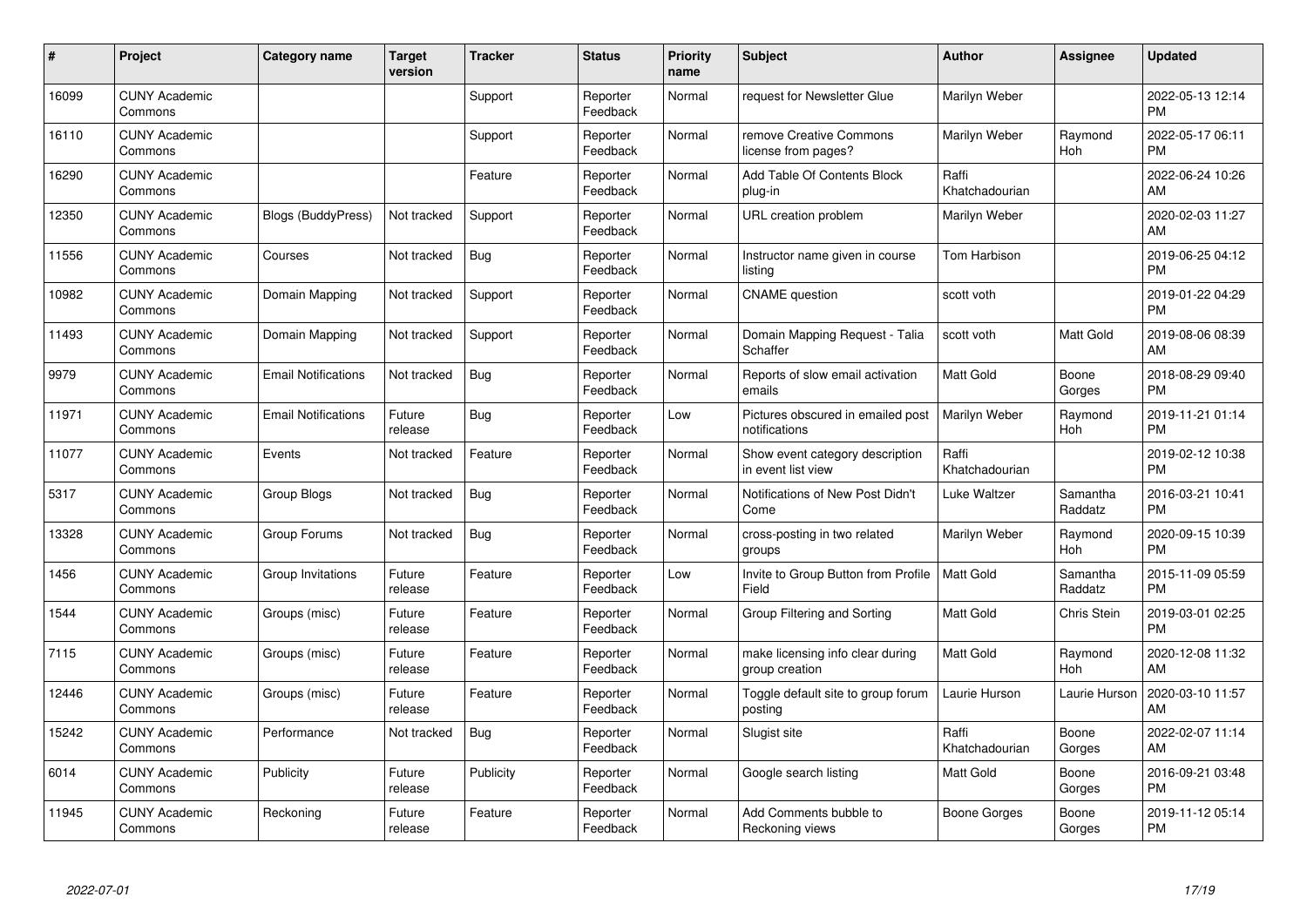| #     | Project                         | <b>Category name</b>     | <b>Target</b><br>version | <b>Tracker</b> | <b>Status</b>        | <b>Priority</b><br>name | <b>Subject</b>                                                                                  | <b>Author</b>         | Assignee         | <b>Updated</b>                |
|-------|---------------------------------|--------------------------|--------------------------|----------------|----------------------|-------------------------|-------------------------------------------------------------------------------------------------|-----------------------|------------------|-------------------------------|
| 10273 | <b>CUNY Academic</b><br>Commons | Registration             | Not tracked              | Support        | Reporter<br>Feedback | Normal                  | users combining CF and campus<br>address                                                        | Marilyn Weber         |                  | 2019-09-18 10:58<br>AM        |
| 13975 | <b>CUNY Academic</b><br>Commons | Social Paper             | Not tracked              | Support        | Reporter<br>Feedback | Normal                  | can't approve comments on Social<br>Paper paper                                                 | Marilyn Weber         |                  | 2021-02-12 09:33<br>AM        |
| 8675  | <b>CUNY Academic</b><br>Commons | User Onboarding          | Future<br>release        | Bug            | Reporter<br>Feedback | Low                     | Add new User search screen calls<br>for the input of email address but<br>doesn't work with one | Paul Hebert           | Boone<br>Gorges  | 2017-10-11 11:17<br>AM        |
| 11386 | <b>CUNY Academic</b><br>Commons | WordPress - Media        | Not tracked              | Support        | Reporter<br>Feedback | Normal                  | disappearing images                                                                             | scott voth            | Boone<br>Gorges  | 2019-05-14 10:32<br>AM        |
| 11449 | <b>CUNY Academic</b><br>Commons | WordPress - Media        | Not tracked              | Support        | Reporter<br>Feedback | Normal                  | Cloning Media Library for JITP<br>from Staging to Production Site                               | <b>Patrick DeDauw</b> | Boone<br>Gorges  | 2019-05-13 12:00<br><b>PM</b> |
| 14483 | <b>CUNY Academic</b><br>Commons | WordPress - Media        | Not tracked              | <b>Bug</b>     | Reporter<br>Feedback | Normal                  | Wordpress PDF Embed Stopped<br>Working after JITP Media Clone                                   | <b>Patrick DeDauw</b> | Boone<br>Gorges  | 2021-05-20 01:51<br><b>PM</b> |
| 10040 | <b>CUNY Academic</b><br>Commons | WordPress (misc)         | Not tracked              | <b>Bug</b>     | Reporter<br>Feedback | Normal                  | User doesn't see full list of themes                                                            | <b>Matt Gold</b>      | Boone<br>Gorges  | 2018-07-25 10:12<br>AM        |
| 14074 | <b>CUNY Academic</b><br>Commons | WordPress (misc)         | Not tracked              | Support        | Reporter<br>Feedback | Normal                  | page password protection problem                                                                | Marilyn Weber         |                  | 2021-03-02 11:03<br>AM        |
| 14983 | <b>CUNY Academic</b><br>Commons | WordPress (misc)         | Not tracked              | Support        | Reporter<br>Feedback | Normal                  | "Read More" tag not working                                                                     | Rebecca Krisel        | Raymond<br>Hoh   | 2021-11-23 01:17<br><b>PM</b> |
| 16245 | <b>CUNY Academic</b><br>Commons | WordPress (misc)         |                          | <b>Bug</b>     | Reporter<br>Feedback | Normal                  | Save Button missing on<br>WordPress Profile page                                                | scott voth            | Raymond<br>Hoh   | 2022-06-16 03:09<br><b>PM</b> |
| 5826  | <b>CUNY Academic</b><br>Commons | <b>WordPress Plugins</b> | Future<br>release        | Support        | Reporter<br>Feedback | Normal                  | <b>Remove Subscription Options</b><br>plugin from directory                                     | Sarah Morgano         | Sarah<br>Morgano | 2016-10-21 04:14<br><b>PM</b> |
| 6356  | <b>CUNY Academic</b><br>Commons | <b>WordPress Plugins</b> | Future<br>release        | Bug            | Reporter<br>Feedback | Low                     | Should Subscribe2 be<br>deprecated?                                                             | Luke Waltzer          |                  | 2017-03-20 12:20<br><b>PM</b> |
| 9211  | <b>CUNY Academic</b><br>Commons | <b>WordPress Plugins</b> | Future<br>release        | Support        | Reporter<br>Feedback | Normal                  | Auto-Role Setting in Forum Plugin<br><b>Causing Some Confusion</b>                              | Luke Waltzer          | Boone<br>Gorges  | 2018-03-13 11:44<br>AM        |
| 9289  | <b>CUNY Academic</b><br>Commons | <b>WordPress Plugins</b> | Future<br>release        | Bug            | Reporter<br>Feedback | Normal                  | Email Users Plugin                                                                              | Laurie Hurson         | Boone<br>Gorges  | 2018-10-24 12:34<br><b>PM</b> |
| 9515  | <b>CUNY Academic</b><br>Commons | <b>WordPress Plugins</b> | Not tracked              | Bug            | Reporter<br>Feedback | Normal                  | Text to Speech plugin - "More<br>Slowly" checkbox not working                                   | scott voth            | Boone<br>Gorges  | 2018-06-13 02:26<br><b>PM</b> |
| 9947  | <b>CUNY Academic</b><br>Commons | <b>WordPress Plugins</b> | Future<br>release        | Feature        | Reporter<br>Feedback | Normal                  | Install H5P quiz plugin                                                                         | <b>Matt Gold</b>      | Boone<br>Gorges  | 2018-09-11 11:01<br>AM        |
| 11120 | <b>CUNY Academic</b><br>Commons | <b>WordPress Plugins</b> | Not tracked              | Bug            | Reporter<br>Feedback | Normal                  | Events Manager Events Not<br>Showing Up                                                         | Mark Webb             |                  | 2019-02-27 04:10<br><b>PM</b> |
| 11415 | <b>CUNY Academic</b><br>Commons | <b>WordPress Plugins</b> | Not tracked              | Bug            | Reporter<br>Feedback | Normal                  | <b>Blog Subscriptions in Jetpack</b>                                                            | Laurie Hurson         |                  | 2019-05-14 10:34<br>AM        |
| 11788 | <b>CUNY Academic</b><br>Commons | <b>WordPress Plugins</b> | Future<br>release        | Support        | Reporter<br>Feedback | Normal                  | Plugin Request - Browse Aloud                                                                   | scott voth            |                  | 2019-09-24 08:42<br>AM        |